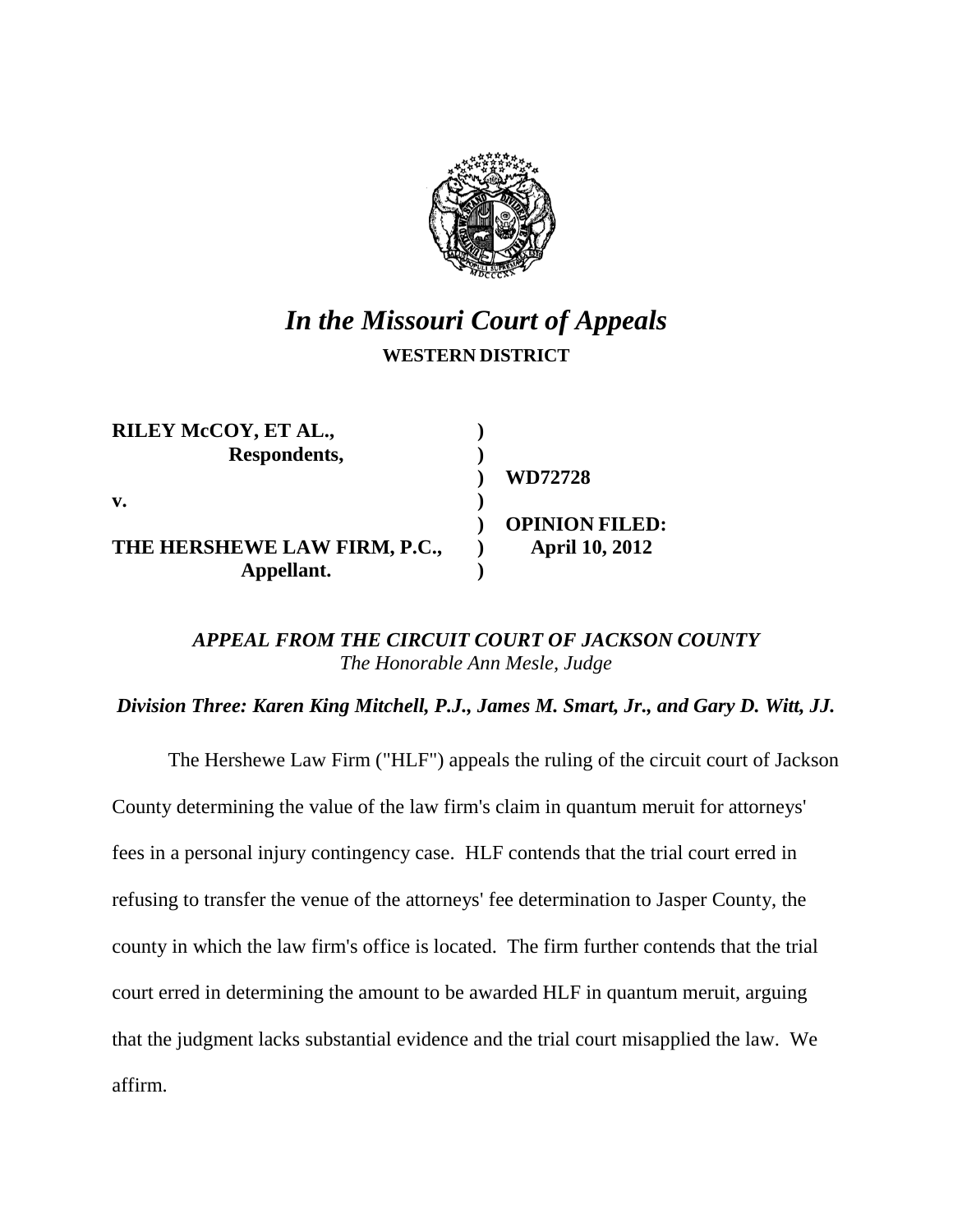#### **Statement of Facts**

On August 20, 2007, Ronald and Stacey McCoy gave birth to Riley McCoy at a hospital in Joplin, Missouri. Riley was born with very significant permanent brain damage, allegedly caused by the negligence of the medical personnel attending the birth. Several months later, Mr. and Mrs. McCoy were referred by a friend to the Hershewe Law Firm to assist them with pursuing a medical negligence action. The McCoys met with Aaron Smith, an associate who had worked at HLF approximately four years, and agreed to have HLF represent them and their child in the matter. They entered into a contingency-fee contract with HLF. About four months after undertaking the matter, Smith filed a petition for damages for medical negligence on the McCoys' behalf in Jasper County against several defendants, including Freeman Health Systems ("medical defendants").

Several months later, while the case was still in a very early stage, Smith informed Ed Hershewe, the founder and principal of HLF, that he was resigning from HLF. Smith promptly sent a letter to the clients he was representing, including the McCoys, advising them of his relocation. The letter gave the McCoys the option of remaining with HLF and having someone else at HLF represent them, or being represented by Smith in his new law firm, or being represented by an entirely different firm of their choosing. The McCoys chose to have their case transferred to Smith at his new firm. After the McCoys made their decision to transfer their case from HLF to Smith, HLF filed a notice of attorneys' lien on June 2, 2008, in the Jasper County case and withdrew from further representation.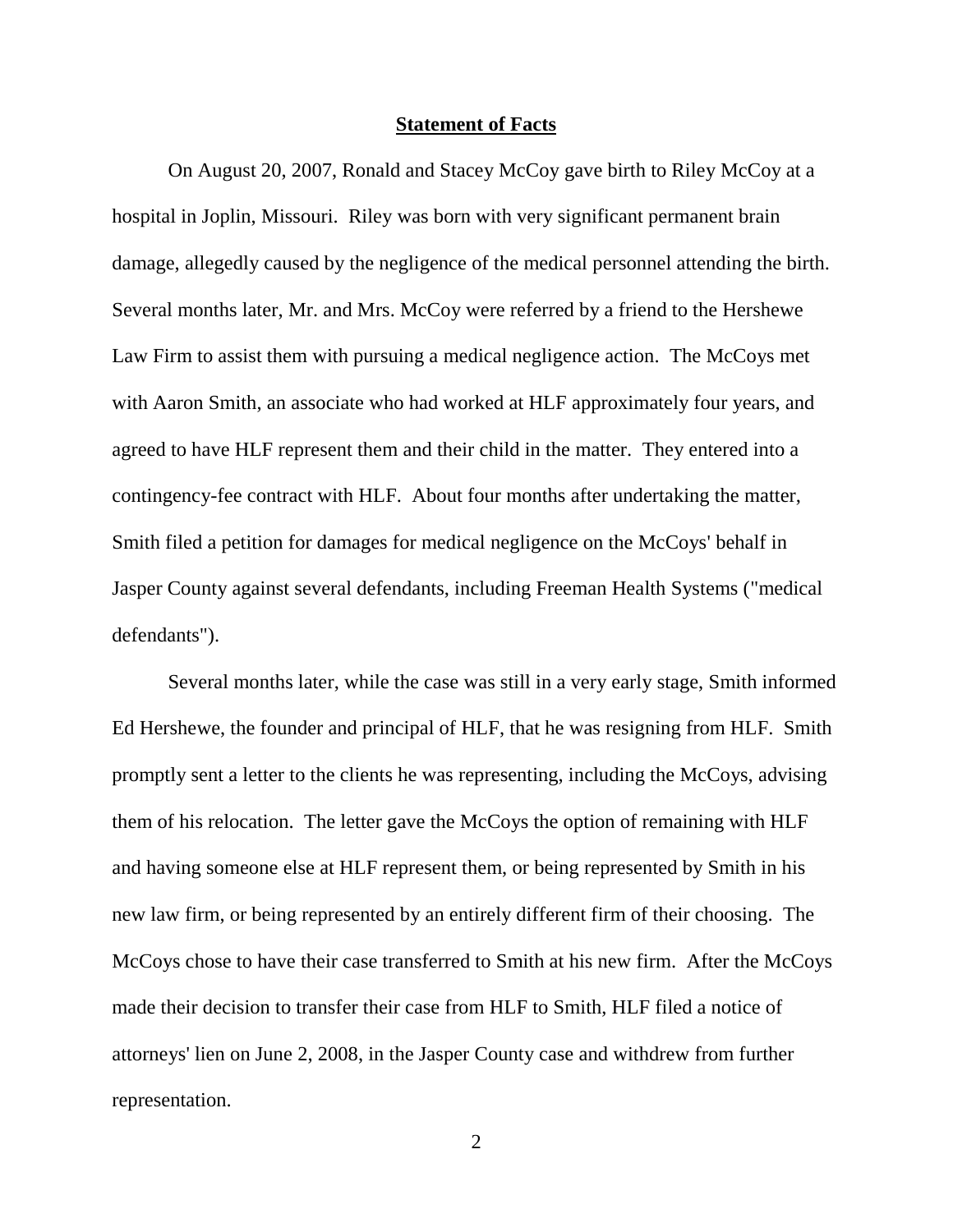Thereafter, in September of 2008, the McCoys signed a new contingency-fee agreement with Smith that specifically permitted Smith to associate with other counsel. Smith then arranged with James Frickleton, of Bartimus, Frickleton, Robertson & Gorny, P.C. ("BFRG"), to assist him with the McCoy case. Smith and Frickleton agreed that any contingency fee awarded in the McCoy case would be divided 60% to BFRG and 40% to Smith, with BFRG to pay future litigation expenses. The McCoys consented in writing to the division of the fees, and BFRG formally entered its appearance in the McCoy case in January of 2009.

The McCoys settled their case about eight months later on August 26, 2009, after participating in mediation with the medical defendants. Before the settlement of \$4.7 million was approved, the McCoys dismissed the case in Jasper County without prejudice and refiled it in Jackson County with the intent of obtaining approval of the minor's settlement in that venue.<sup>1</sup> BFRG notified HLF of the proposed settlement on September 28, 2009. BFRG wrote that they would include HLF's litigation expenses in the motion for settlement approval and asked Hershewe to advise him as to the amount of HLF's attorneys' lien.

After receiving no response from HLF, the McCoys filed a motion to determine the value of HLF's attorneys' lien along with a motion to approve the settlement they had reached with the medical defendants. On November 23, 2009, HLF filed a motion

 $<sup>1</sup>$  The parties state different views of the reason that the plaintiffs and defendants in the medical litigation desired to</sup> conduct the minor's settlement approval hearing in a county other than Jasper County. The dispute over the motive in transferring venue in this case to Jackson County is not something this court is equipped to resolve, and it is not shown by any party to be material to the disposition of this case. *See Wright v. Bartimus Frickleton Robertson & Gorny PC*, 2011 Mo. App. LEXIS 1208, at \*3-4 (Mo. App. Sept. 20, 2011) (same fact pattern of moving settlement approval to Jackson County).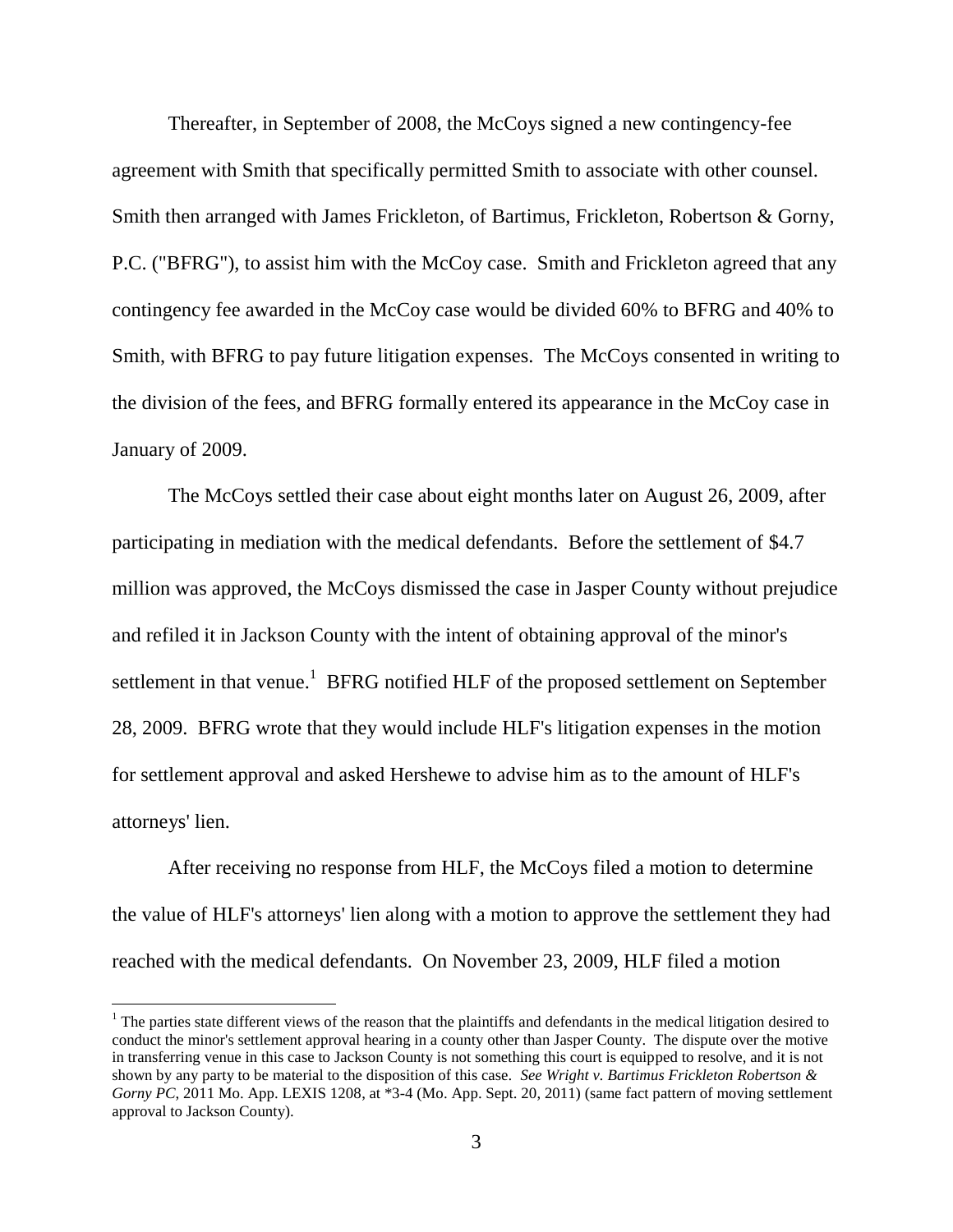seeking additional time to respond to the McCoys' motion so that it could conduct discovery, to which BFRG agreed.

Approximately a month later, HLF filed a motion to stay or continue the hearing on the McCoys' motion to determine the value of HLF's lien, which had been set for January 8, 2010. HLF contended that the hearing should be stayed or continued because HLF was not a party to the Jackson County case and not subject to the jurisdiction of the Jackson County court, and the court should defer to Jasper County because the firm already had a declaratory judgment action pending in Jasper County (which action had been filed that same day). The McCoys objected to the proposed stay of their motion. On December 30, 2009, the trial court denied HLF's motion to stay or continue the hearing on the McCoys' motion to determine the value of HLF's lien.<sup>2</sup>

On December 31, 2009, HLF filed a motion to intervene in the McCoys' suit. The motion to intervene was granted. HLF immediately moved for a change of judge under Rule 51.05 and change of venue under Rule  $51.045$ .<sup>3</sup> Judge May granted the motion for change of judge, noting that the venue motion would remain pending with the case. Both the McCoys and the medical defendants opposed the motion to transfer venue. The trial court denied HLF's motion for change of venue, finding that HLF did not have standing to challenge venue since the defendants (and the plaintiffs) were content with venue in Jackson County.

l

 $2$  The denial of HLF's motion to stay or continue is not at issue in this appeal. HLF's intervention solidified HLF's consent to the exercise of personal jurisdiction over HLF by the Jackson County Circuit Court. *See Wright*, 2011 Mo. App. LEXIS 1208, at \*22-23.

 $3$  All Rule citations are to Missouri Court Rules 2011, unless stated otherwise.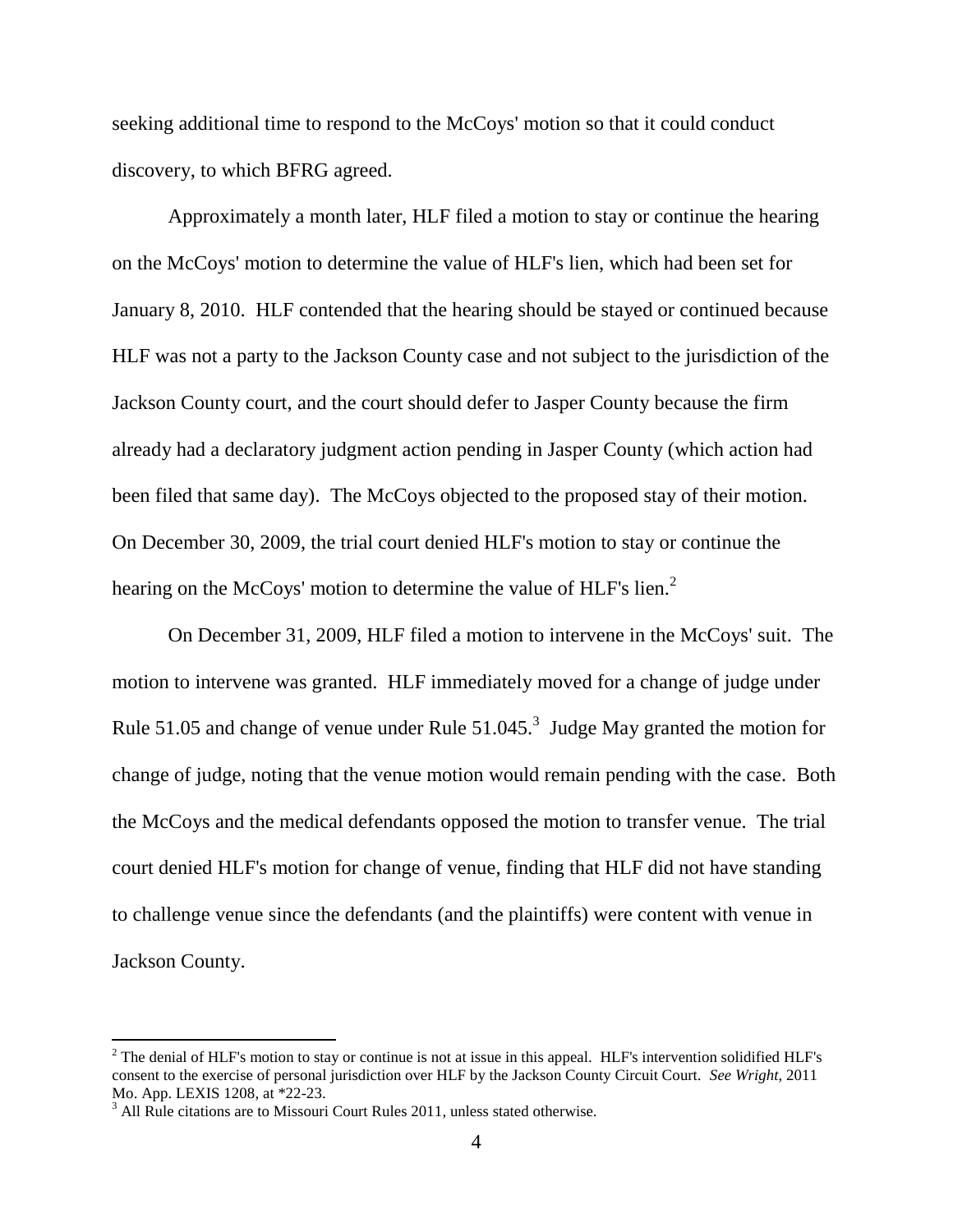One week later, HLF filed a motion to reconsider the ruling on its motion to transfer venue, this time citing section 508.012,  $\text{RSMo.}^4$  On February 3, 2010, without explicitly addressing the motion to reconsider venue, the court approved the minor's settlement in the McCoy case. The court approved the reimbursement of litigation expenses to HLF in the amount of \$11,031.01; to Smith in the amount of \$4,826.00; and to BFRG in the amount of \$26,069.05; and approved the sum of \$1,900,000 in total attorneys' fees. HLF then filed a supplemental motion to transfer venue due to the settlement of the case against the defendants. The court denied both HLF's motion to reconsider and the supplemental motion to transfer venue on February 8, 2010. HLF's writ applications to other courts to compel venue change were denied.

HLF moved for the dismissal of the medical defendants from the lawsuit and again sought a change of venue pursuant to section  $508.012$ <sup>5</sup>. The stipulation of dismissal was approved on May 19, 2010, and the trial court ordered the medical defendants dismissed with prejudice. On the morning of the trial as to attorneys' fees, HLF once again moved for a change of venue, arguing that the court was required to transfer venue because the medical defendants had been dismissed and the trial court was required under section 508.012 to redetermine and transfer venue. The trial court denied the motion and conducted a trial to decide HLF's petition for declaratory and quantum meruit relief.

At the trial, both sides presented expert testimony regarding the contribution that HLF's work on the case provided the McCoys in achieving the settlement with the

<sup>&</sup>lt;sup>4</sup> All statutory citations are to the Revised Statutes of Missouri 2000, as updated through the cumulative supplement 2010, unless stated otherwise.

<sup>&</sup>lt;sup>5</sup> BFRG agreed among the parties to take responsibility for HLF's claims.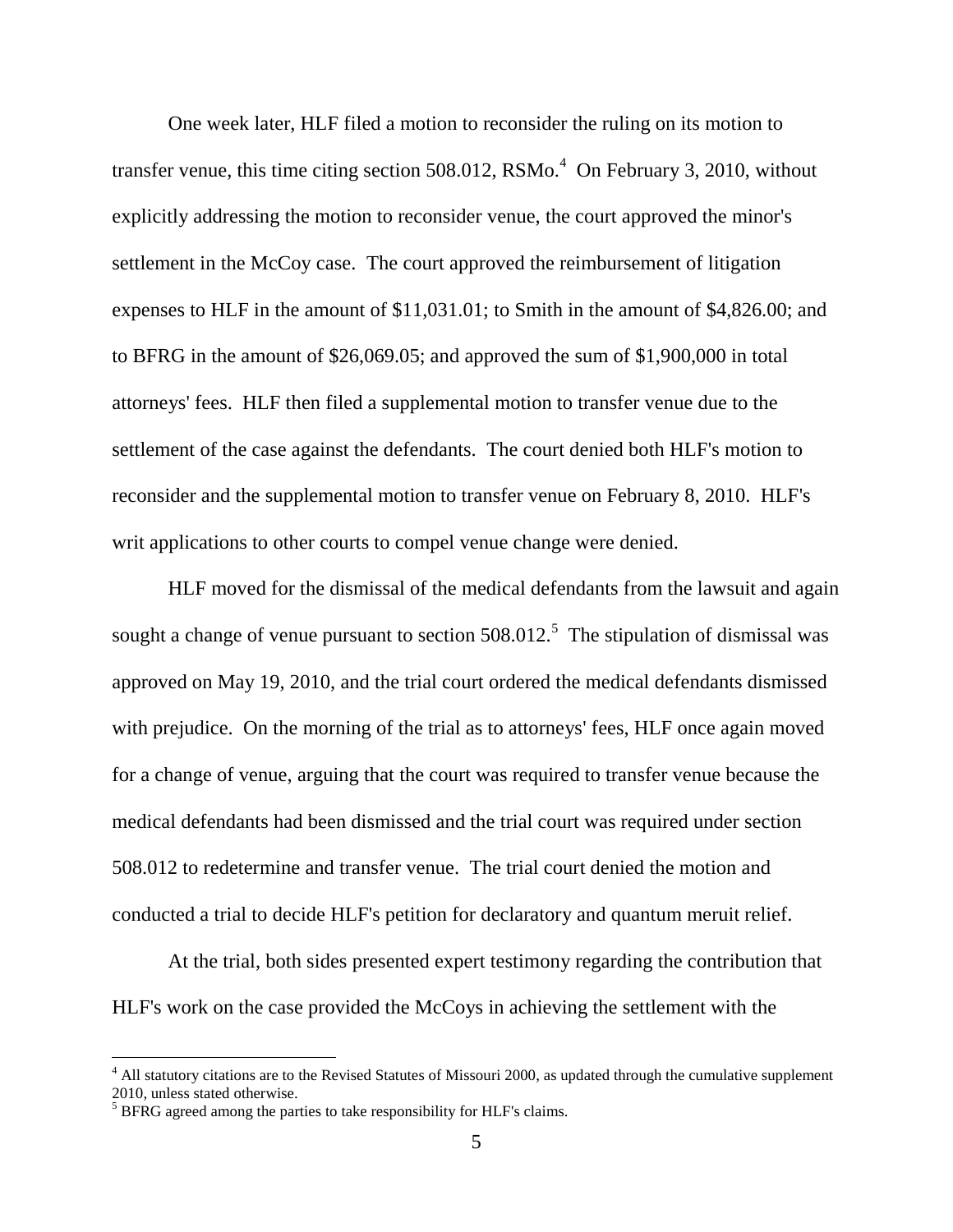medical defendants. HLF presented the testimony of Judge J. Miles Sweeney (retired) regarding the value of the services rendered by HLF. Sweeney opined that the reasonable value of these services was \$950,000, or 50% of the total attorneys' fee award. The main value that Miles Sweeney attributed to HLF's work was the decision to take the case, which was based on the firm's expertise and reputation with medical negligence cases, and the subsequent engagement and retention by HLF of two medical experts.

The McCoys presented the testimony of Judge John Parrish (retired). John Parrish reviewed the materials from the case, and the list of work Miles Sweeney considered important in the case, and opined that most of the work performed by HLF was "quite preliminary," and was work that legal assistants did, or could have, performed. He testified that HLF's work, as identified by Miles Sweeney, could have reasonably been completed in sixteen hours. Billing at a rate of \$300 per hour, John Parrish opined that the value of the services provided by HLF was around \$4,800. Neither of these experts testified substantially as to the matter of the relative difficulty of discerning and demonstrating the liability of the medical defendants in the case.

Hershewe, Smith, and Frickleton all testified at length regarding what work each of them, and their respective firms, had performed on the McCoy case. Hershewe testified regarding his significant experience, excellent reputation, and success in representing plaintiffs in medical malpractice cases. He also described his experience in analyzing potential claims of plaintiffs in complex birth trauma medical malpractice cases, and his previous experience bringing claims against the particular medical defendants involved in the McCoys' case. Hershewe's personal involvement in the case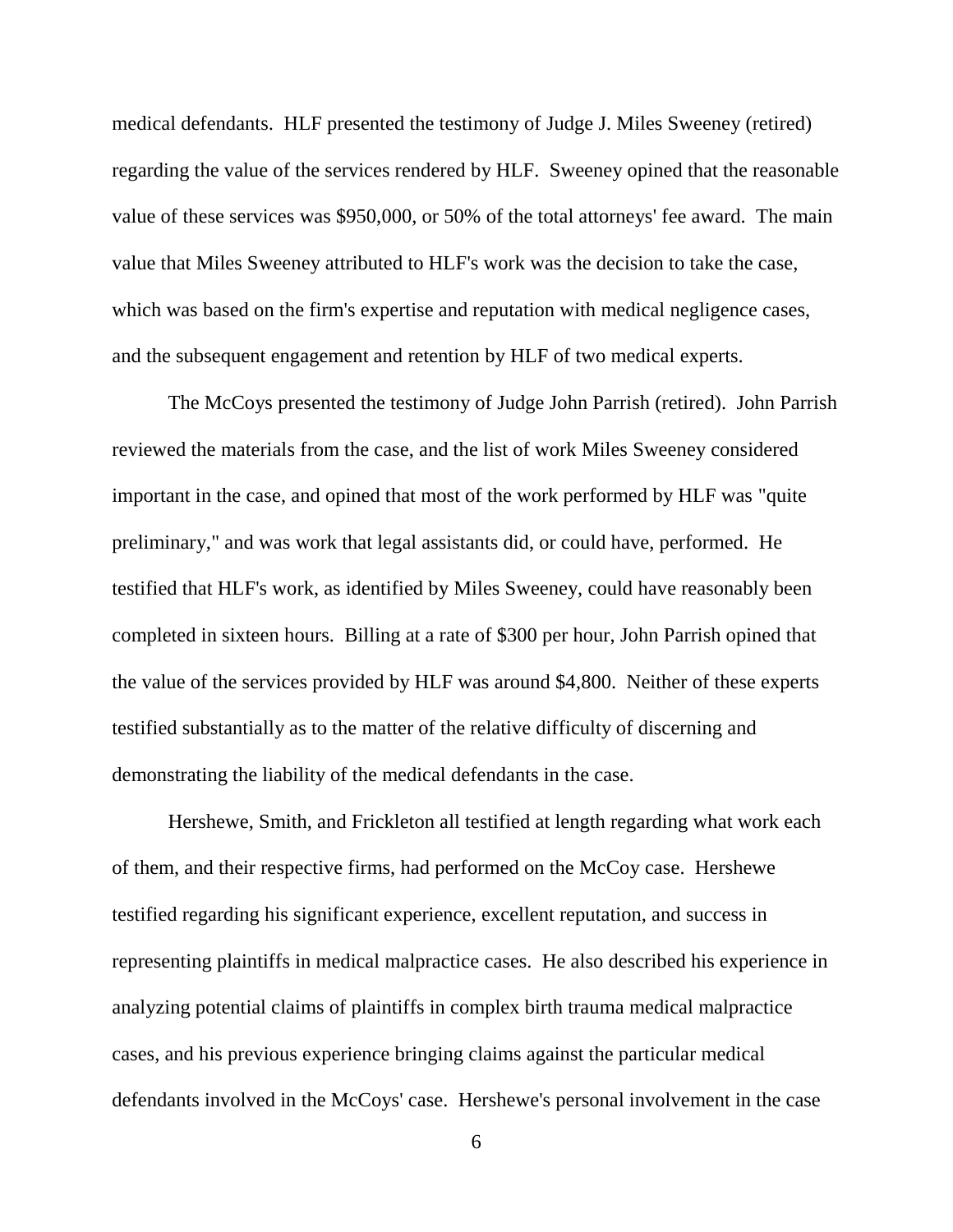included reviewing the obstetrical records, calling and retaining expert witnesses, possibly having reviewed the petition (which was signed only by Smith), and writing one substantive memorandum to the file regarding his conversation with one of the retained doctors. Smith, along with legal assistants, handled the remainder of the work on the McCoy case over the seven months the case was with HLF.

Smith testified that while he was employed at HLF, he spent less than ten hours altogether working on the McCoy case. Smith then estimated that he spent between 200- 300 hours working on the McCoy case before BFRG joined the case. Frickleton and Smith concurred with Judge Parrish's observations that the bulk of the work on the case was performed by Smith and BFRG after the case left HLF. Frickleton estimated that his firm spent somewhere between 200-600 hours on the case.

The trial court entered its judgment on June 9, 2010, making thirty separate findings of fact and concluding:

After a careful analysis of the evidence and applicable law, the Court believes HLF's estimation of the reasonable value of its work performed is subjective and inaccurate. Having considered the factors set forth in Rule 4-1.5 and giving the benefit of the doubt to HLF, the Court believes that the value of the services provided by HLF cannot reasonably be more than \$40,000. Accordingly, the court finds that the reasonable value of services provided by HLF to the McCoys is \$40,000.

HLF appeals the attorneys' fee award, claiming substantial evidence does not support the trial court's judgment and the trial court misapplied the law. HLF further claims the trial court abused its discretion in refusing to transfer venue.

## **Discussion**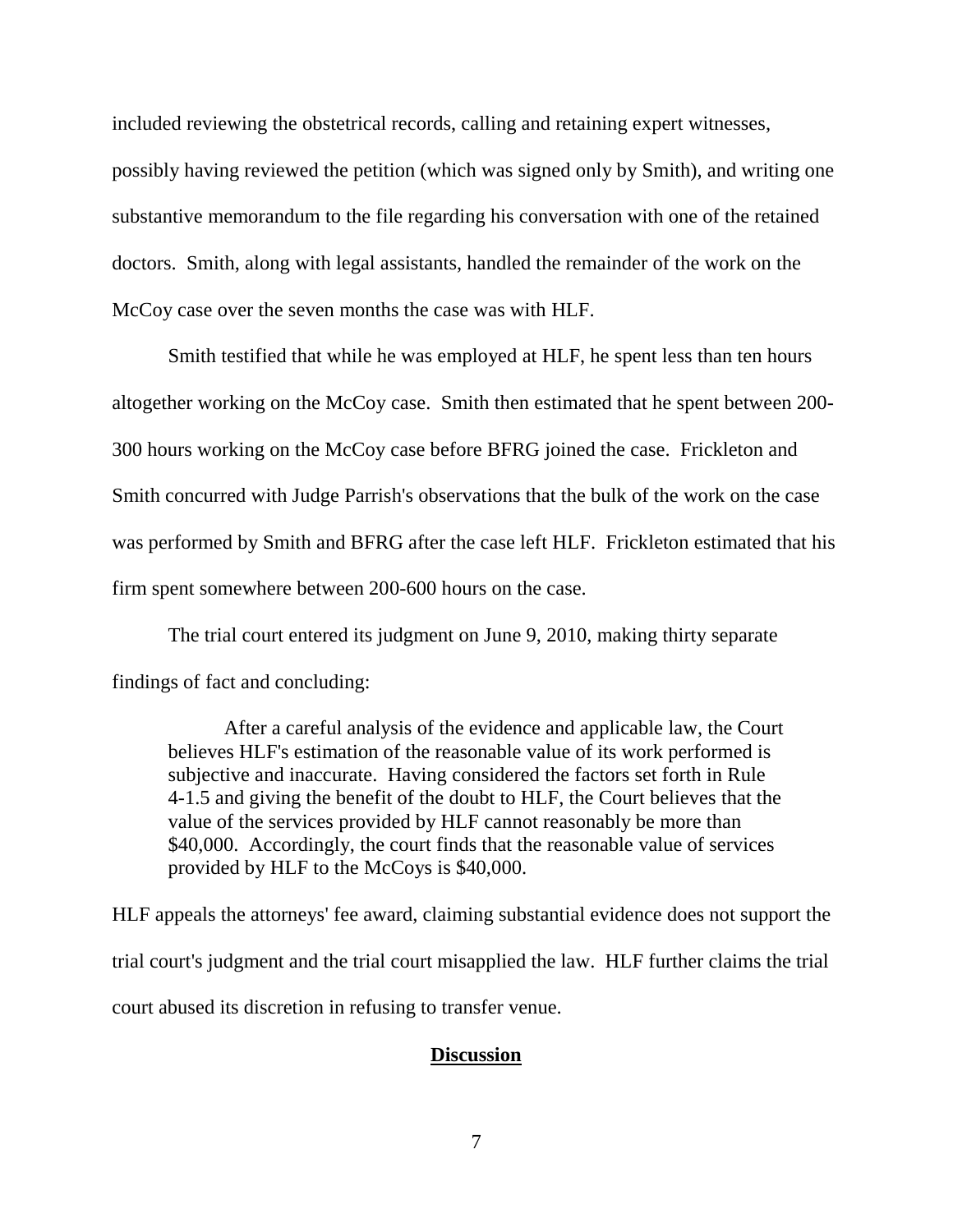HLF raises two points on appeal. In Point I, HLF contests the determination of attorneys' fees by the trial court. In Point II, HLF contends the trial court's denial of its motion for change of venue and subsequent motion for reconsideration was in error. Because Point II would be dispositive in this case if we find for HLF, we will address the venue issue before reaching a decision on the merits of the award.

#### **I. Venue**

 $\overline{a}$ 

### **Standard of Review**

To the extent that a court bases its venue ruling on factual matters and inferences, this court reviews the trial court's ruling under an abuse of discretion standard. *State ex rel. Trans World Airlines, Inc. v. David*, 158 S.W.3d 232, 233 (Mo. banc 2005). To the extent to which the venue decision is governed by the interpretation of a statute, the ruling is a question of law, and accordingly this court reviews the ruling to determine whether the trial court misinterpreted or misapplied the law. *Cook v. Newman*, 142 S.W.3d 880, 886 (Mo. App. 2004).

#### **Analysis**

HLF contends that the trial court erred in denying its requests to transfer venue from Jackson County to Jasper County pursuant to section 508.012 because, HLF says, it became a party defendant by intervening and therefore was entitled to a redetermination of venue both at the time it intervened, and when the medical defendants were dismissed and removed from the action.<sup>6</sup> The trial court, citing *State ex rel. Linthicum v. Calvin*, 57

<sup>6</sup> Proper venue is not a prerequisite to personal jurisdiction. *See Wright*, 2011 Mo. App. LEXIS 1208; *State ex rel. Kansas City Southern Ry. Co. v. Nixon*, 282 S.W.3d 363, 365 (Mo. banc 2009).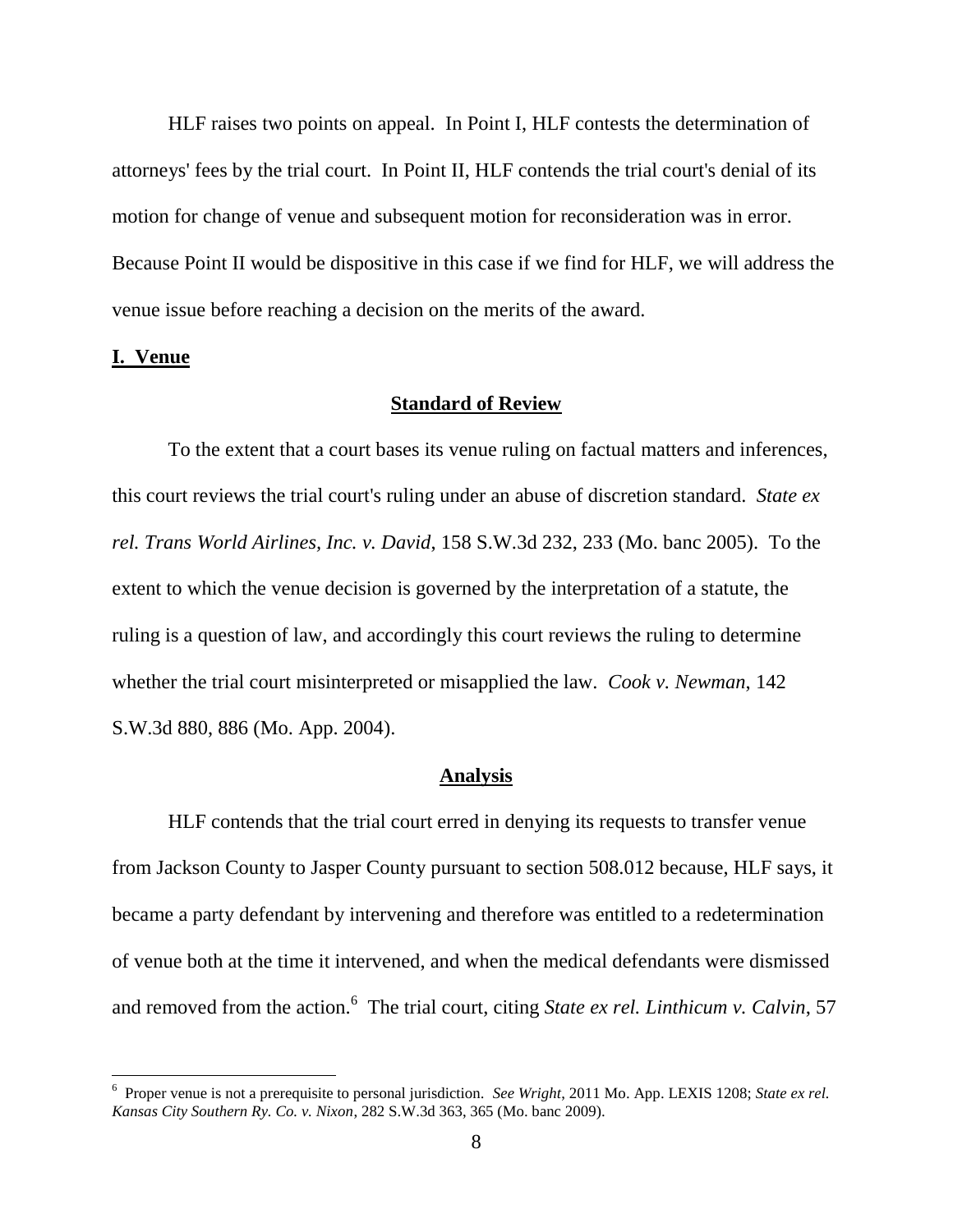S.W.3d 855, 858 n.3 (Mo. banc 2001), and *State ex rel. Garrison Wagner Co. v. Schaaf*, 528 S.W.2d 438, 442 (Mo. banc 1975), ruled that the McCoys and the medical defendants had consented to venue in Jackson County and that HLF, as an intervenor, did not have standing to challenge venue under section 508.012. Section 508.012 states:

At any time prior to the commencement of a trial, if a plaintiff or defendant, including a third-party plaintiff or defendant, is either added or removed from a petition filed in any court in the state of Missouri which would have, if originally added or removed to the initial petition, altered the determination of venue under section 508.010, then the judge shall upon application of any party transfer the case to a proper forum under section 476.410[.]

HLF contends that this statute requires a redetermination of venue when a law firm intervenes to address its attorneys' lien claim. We disagree.

The passage of Missouri's 2005 Tort Reform Act significantly restricted venue options so as to reduce forum-shopping by plaintiffs. *See* H.R. 393, 93d Gen. Assem., 1st Reg. Sess. (Mo. 2005).<sup>7</sup> While the codification of section 508.012 has caused some confusion among practitioners as to the extent of its effect on pre-tort reform venue principles, and there has not yet been substantial judicial interpretation, $^8$  there is no apparent reason to believe the 2005 statute includes any change applicable to this intervention. 9

<sup>7</sup> Michael E. Crowley, *Burning Bridges: Does Joining a Party Sacrifice Venue Selected Before Missouri Tort Reform?*, 64 J. MO. B. 74, 74-75 (2008); *see also* David Achtenberg, *Venue in Missouri After Tort Reform*, 75 U.M.K.C. L. REV. 593, 595, 602 (2007).

<sup>8</sup> The only reported case is *State ex rel. Kansas City Southern Railway Co. v. Nixon*, 282 S.W.3d 363 (Mo. banc 2009).

<sup>9</sup> For a useful discussion of the statute, see Achtenberg, *supra* n.7, at 681 (suggesting that "section 508.012 makes relatively minor changes in the pre-tort reform principles and will not have the drastic effect some have feared").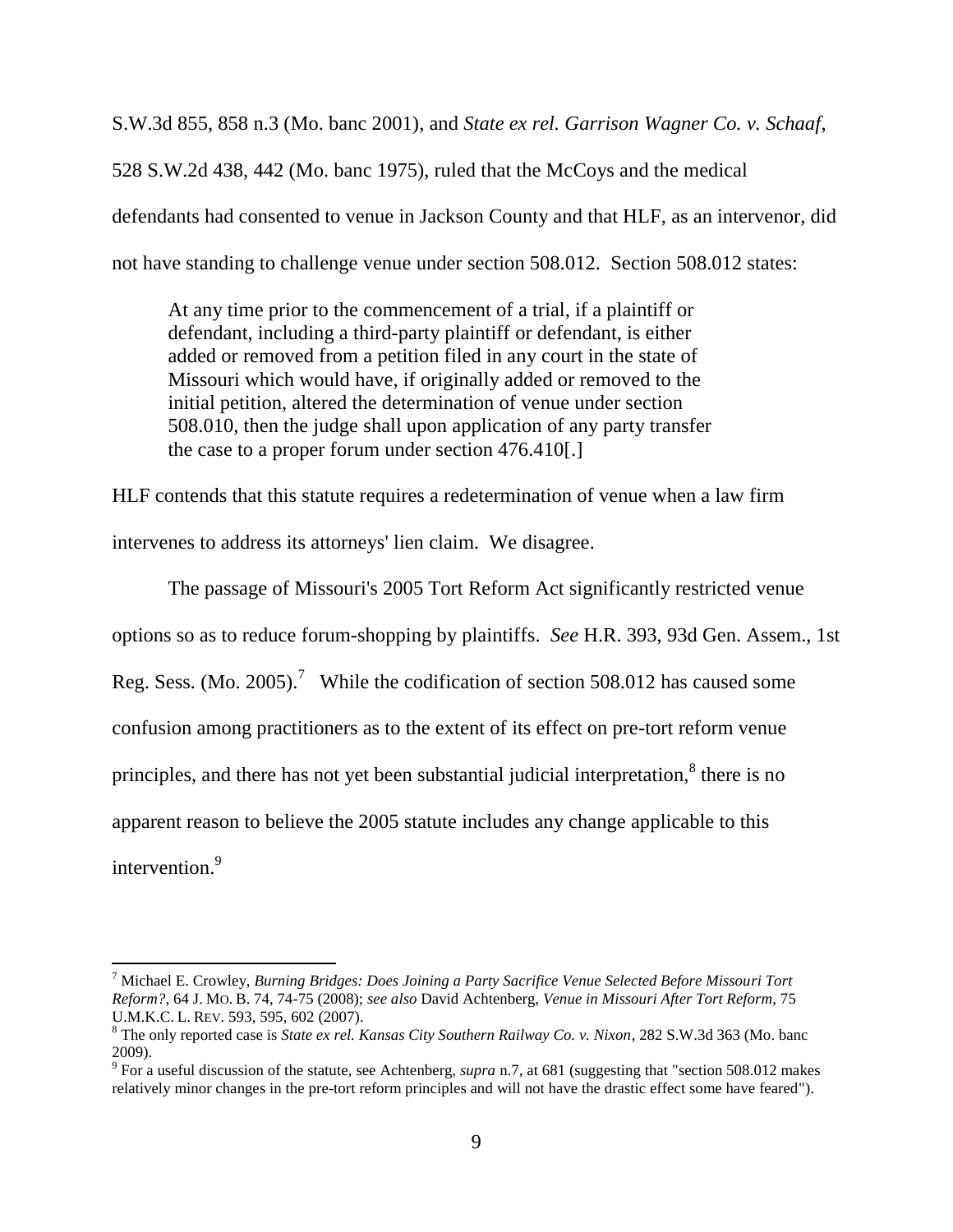Prior to 2005, the Supreme Court employed certain principles for determining venue under Chapter 508. First, if a plaintiff amended his petition to add a party, the court had to redetermine venue as if the case had just been filed. *See, e.g.*, *State ex rel. Linthicum*, 57 S.W.3d at 858 ("Although a suit is 'brought' against the original defendants when the petition is initially filed, in like manner, it is also 'brought' against subsequent defendants when they are added to the lawsuit by amendment."). Second, unless a party was pretensively joined, the removal of a party from the petition, whether by the court's action or the party's voluntary decision to dismiss, *did not* affect venue. *See id.* Third, the defendant's decision to file a third-party petition, or the intervention by any party, had *no* effect on venue, if venue was proper based on the plaintiff's petition. *See id.* at 858 n.3 (citing *State ex rel. Garrison Wagner Co.*, 528 S.W.2d at 442).

Section 508.012 appears to require a venue redetermination when plaintiffs amend their petitions to add or remove from the petition a plaintiff, defendant, or third-party plaintiff or defendant. A redetermination of venue for the addition of parties is nothing new. However, redetermining venue on the removal of a party *or* on the addition or removal of a third-party plaintiff or defendant (hereafter collectively or individually referred to as a "third party") is a departure from previous court interpretations regarding venue. The courts of Missouri have addressed section 508.012 only once substantively since the 2005 revisions in *State ex rel. Kansas City Southern Railway Co. v. Nixon*, 282 S.W.3d 363 (Mo. banc 2009). *Nixon* is not instructive in this case, however, as it did not involve intervention but dealt with the addition of a defendant and whether the court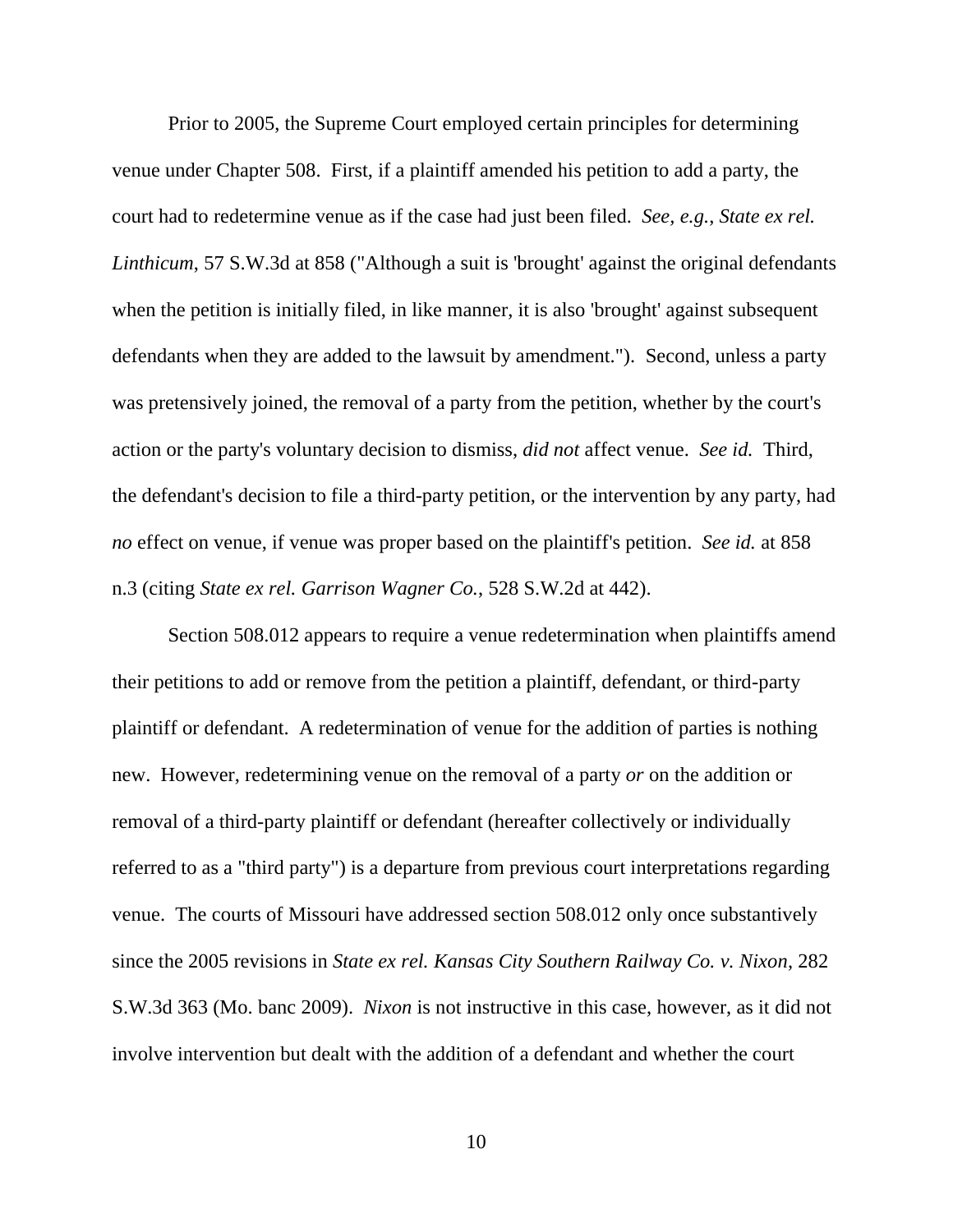could allow the plaintiff to amend his petition to cure the defective venue. <sup>10</sup> *See id*. at 365-66.

HLF argues that because it intervened, it became a "defendant" within the meaning of section 508.012, and thus a redetermination of venue was required by the court after its request was granted. HLF asks this court to interpret section 508.012 as requiring a redetermination in venue upon the addition of an intervenor. The argument is that the intervenor falls within section 508.012's definition of a "defendant" or a "third-party defendant." We find that argument to be without authority and to be logically tenuous.

The "cardinal rule" of statutory interpretation is "to ascertain the intent of the legislature from the language used, to give effect to that intent if possible, and to consider the words in their plain and ordinary meaning." *In re Boland*, 155 S.W.3d 65, 67 (Mo. banc 2005). "In ascertaining the legislative intent as expressed in a statute courts are aided by certain well established rules." *Wright v. J. A. Tobin Constr. Co.*, 365 S.W.2d 742, 744 (Mo. App. 1963). "One such rule is that in the construction of statutes it is presumed that the legislature is aware of the interpretation of existing statutes placed thereon by the states' appellate courts, and that in amending a statute or enacting a new one on the same subject it is ordinarily the intent of the legislature to effect some change in the existing law." *Id*. Further, the rule of statutory construction stated as "*expressio unius est exclusio alterius*," or "the express mention of one thing implies the exclusion of

<sup>&</sup>lt;sup>10</sup> In *Nixon*, the Court addressed whether the ministerial duty to transfer venue must be exercised immediately by the trial court, requiring the trial court to take no other action, or if the trial court may allow the addition of a party to cure a defect in venue before transferring the case, so as to prevent the unnecessary transfer and refiling of the case. *Id.* at 366. The Court held that "where . . . the addition of a party cures a defect in venue, the case should remain in the court where venue is proper considering the newly added party." *Id.*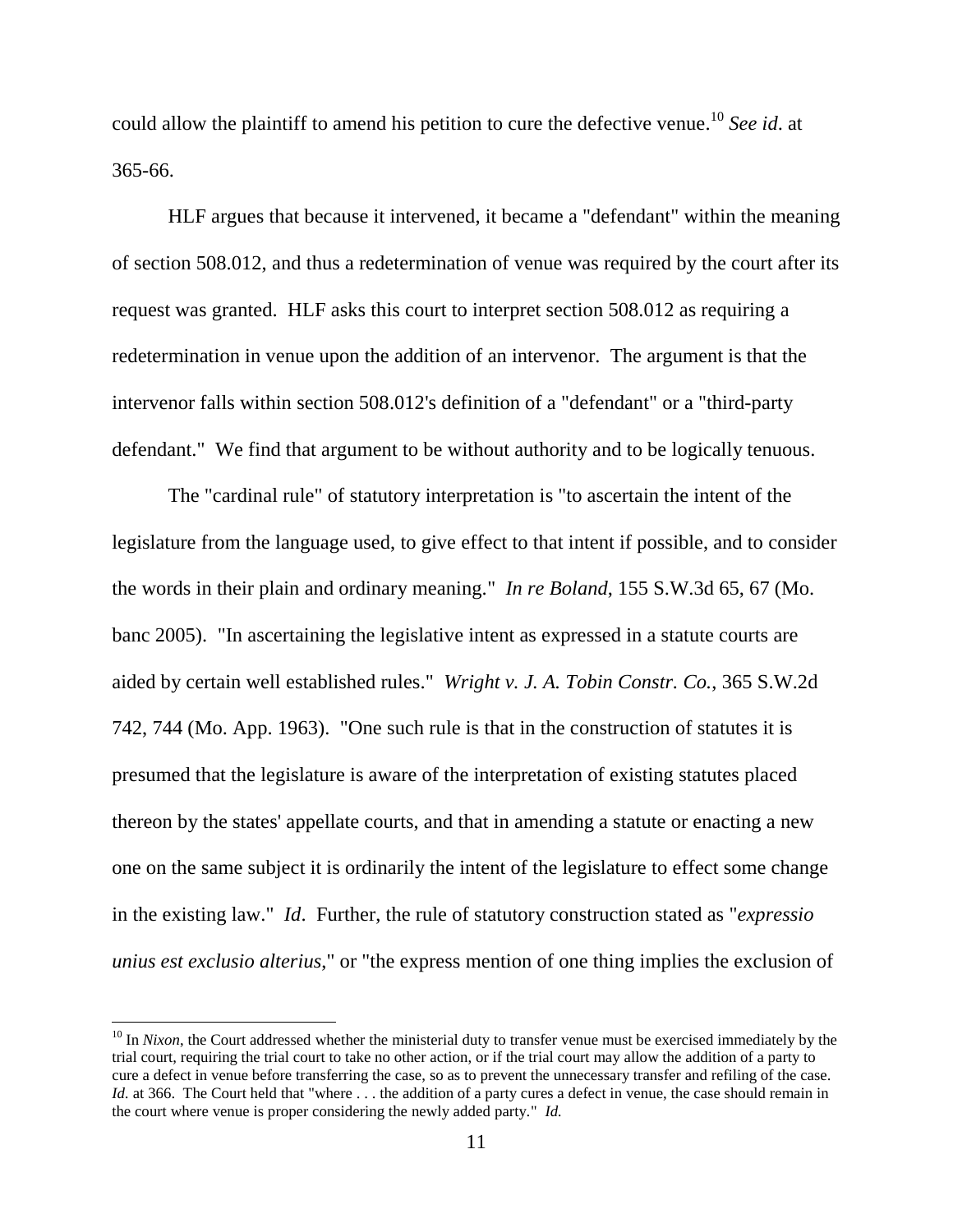another," allows an inference that obvious omissions are generally presumed to be intentional exclusions. *See Wolff Shoe Co. v. Dir. of Revenue*, 762 S.W.2d 29, 32 (Mo. banc 1988); *Gasconade Cnty. Counseling Servs., Inc. v. Mo. Dep't of Mental Health*, 314 S.W.3d 368, 376 n.7 (Mo. App. 2010).

Applying the ordinary rules of construction here supports the conclusion that in adopting section 508.012 the legislature intended to make a change in the existing law, and that the legislature was aware of the existing law at the time of the enactment. *See A.R.D.C., Inc. v. State Farm Fire & Casualty Co.*, 619 S.W.2d 843, 845 (Mo. App. 1981). The legislature *did not* provide for *intervenors* in the statutory reforms in 2005. Prior to 2005, third parties *and* intervenors were *not* accounted for in the Chapter 508 venue statutes. *See State ex rel. Linthicum*, 57 S.W.3d at 858 n.3. The legislature did specifically account for third-party plaintiffs and third-party defendants in section 508.012, denoting that the addition or removal of such category of third parties required a redetermination of venue. However, *intervenors* were not mentioned in the section 508.012 revisions. We can reasonably infer that the omission of "intervenors" in section 508.012, especially in light of the legislature's specific inclusion of third parties, was an intentional act by the legislature to exclude intervenors from falling under the purview of section 508.012.

Not only is the intentional exclusion of intervenors logically inferred from the plain language of the statute itself, but such exclusion is reasonably inferred from a consideration of the context of the statute. While HLF would like to treat intervenors as normal plaintiffs, defendants, or third-party plaintiffs or defendants upon intervention for

<sup>12</sup>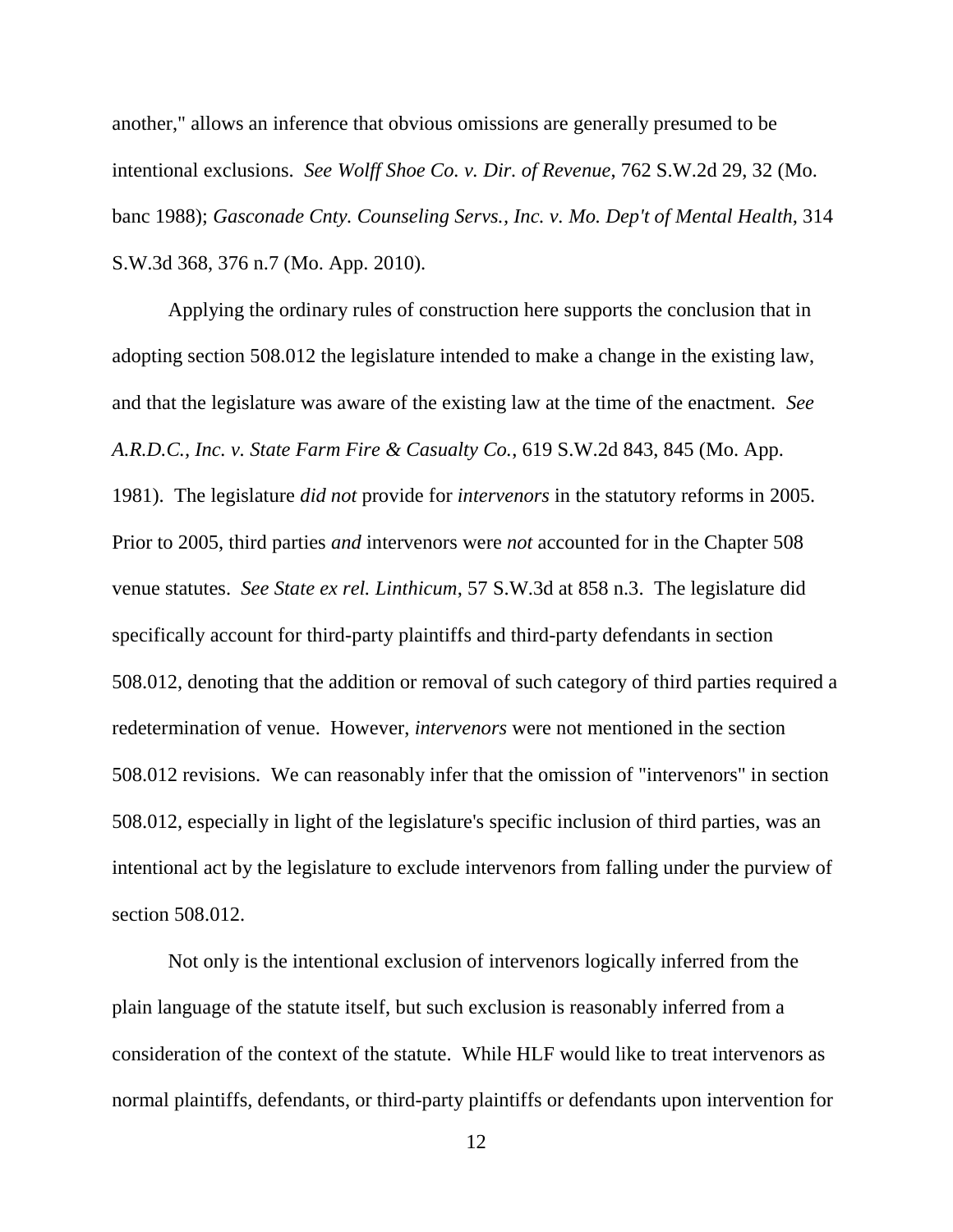purposes of redetermination of venue, throughout the Missouri statutes and rules of civil procedure intervenors are treated as separate and distinct parties with their own governing rules.

In construing a statute it is appropriate to take into consideration statutes involving similar or related subject matter when such statutes shed light upon the meaning of the statute being construed, even though the statutes are found in different chapters and were enacted at different times. When the legislature enacts a statute referring to terms which have had other judicial or legislative meaning attached to them, the legislature is presumed to have acted with knowledge of that judicial or legislative action.

*Citizens Electric Corp. v. Dir. of Dep't of Revenue*, 766 S.W.2d 450, 452 (Mo. banc

1989) (internal citations omitted). In Chapter 507 of the Missouri Revised Statutes, for example, the procedure for intervention is governed by section 507.090 and set off distinctly from rules governing every other type of party – including third parties. *See* §§ 507.030, .040, .060, .080. The same is true under Supreme Court Rule 52, which prescribes procedural rules for every type of party, including intervenors, which are governed solely by Rule 52.12, while third parties are addressed separately in Rule 52.11. The fact that intervenors are treated separately in the case law, civil rules, and statutes for most other purposes is consistent with the notion that the legislature intentionally chose *not* to include intervenors in section 508.012. Thus, we believe that HLF, as an intervenor, is not entitled to stand on the same footing as a party plaintiff or defendant or third-party plaintiff or defendant within the application of section 508.012.

The federal courts, in applying Federal Rule of Civil Procedure 24, which is essentially identical to Rule 52.12, have considered the exact issue. We may consider any guidance we may gain from the federal decisions in this regard. *See State ex rel.*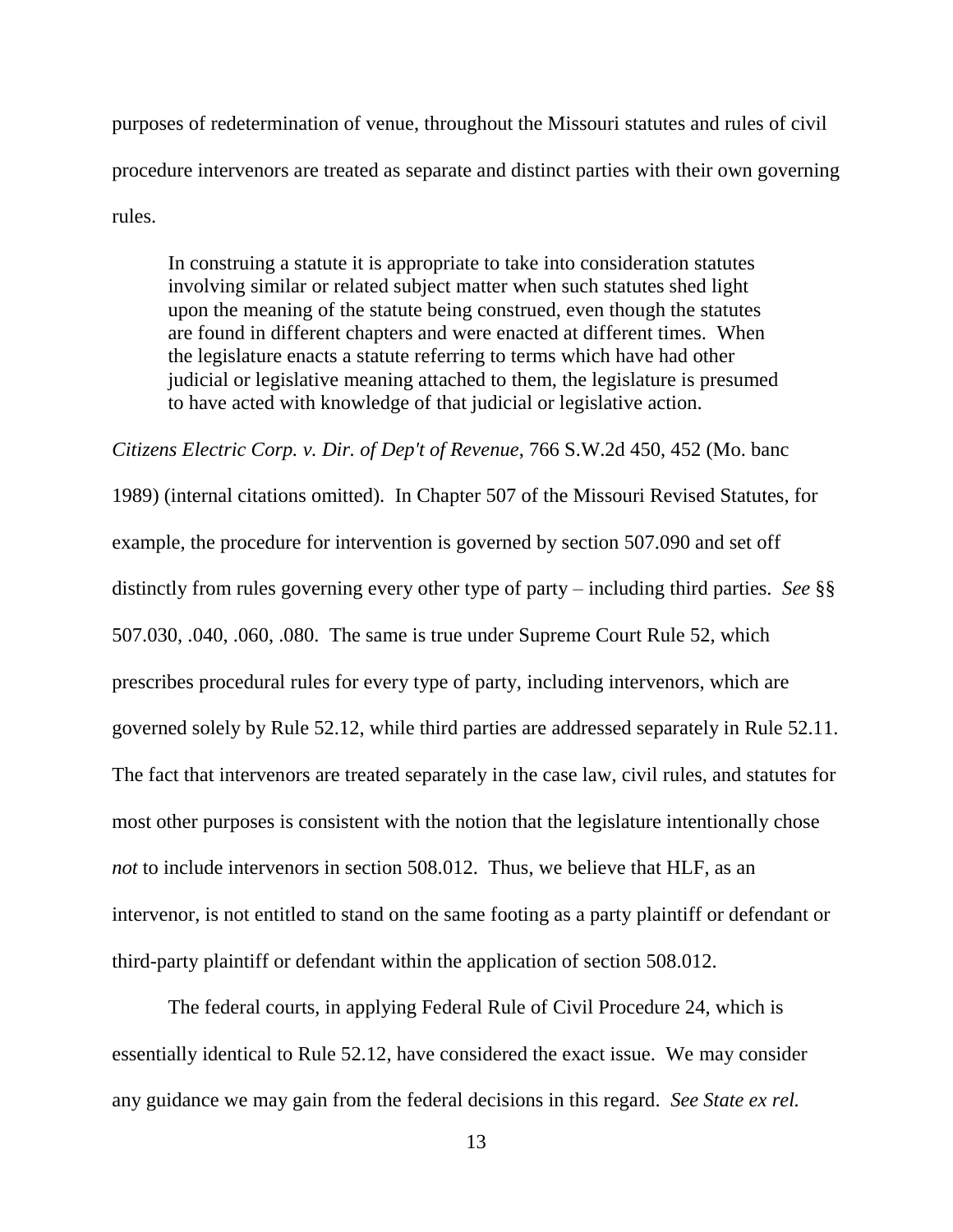*Reser v. Martin*, 576 S.W.2d 289, 290-91 (Mo. banc 1978) (relying on the United States Supreme Court's interpretation of Rule 24(a) of the Federal Rules of Civil Procedure in interpreting Missouri Rule 52.12). Intervenors are generally held to have waived their privilege to change the venue of a suit. *See, e.g.*, *Commonwealth Edison Co. v. Train*, 71 F.R.D. 391, 394 (N.D. Ill. 1976) ("The intervenor cannot question venue. By voluntarily bringing himself into the action he has waived his privilege not to be required to engage in litigation in that forum."). Ample federal authority exists for this proposition. In *Defenders of Wildlife v. Bureau of Ocean Energy Management, Regulation, &* 

*Enforcement*, 791 F. Supp. 2d 1158 (S.D. Ala. 2011), the Southern District of Alabama laid out such authority *ad nauseam*, and ultimately found that "[b]y voluntarily intervening in[to] th[e] action, the . . . Intervenors . . . invoked and acquiesced to the jurisdiction of th[e] District Court, and thereby waived their privilege not to be required to engage in litigation in th[at] forum." *See id.* at 1173-75 (gathering and citing relevant authority). While it is true that section 508.012 is not applicable in the federal courts, and therefore we can discern only so much from the federal practice, still it is of value to see confirmation that to require reassessment of venue upon the participation of an intervenor would tend to have a destabilizing effect on the ability of courts to maintain the case in the established forum.

HLF contends that it could be considered a defendant because it was "forced to intervene to protect its interests." We disagree. This court recently held in *Wright v. Bartimus Frickleton Robertson & Gorny PC*, 2011 Mo. App. LEXIS 1208, at \*18-22 (Mo. App. Sept. 20, 2011), that an attorney has a right under sections 484.130 and .140 to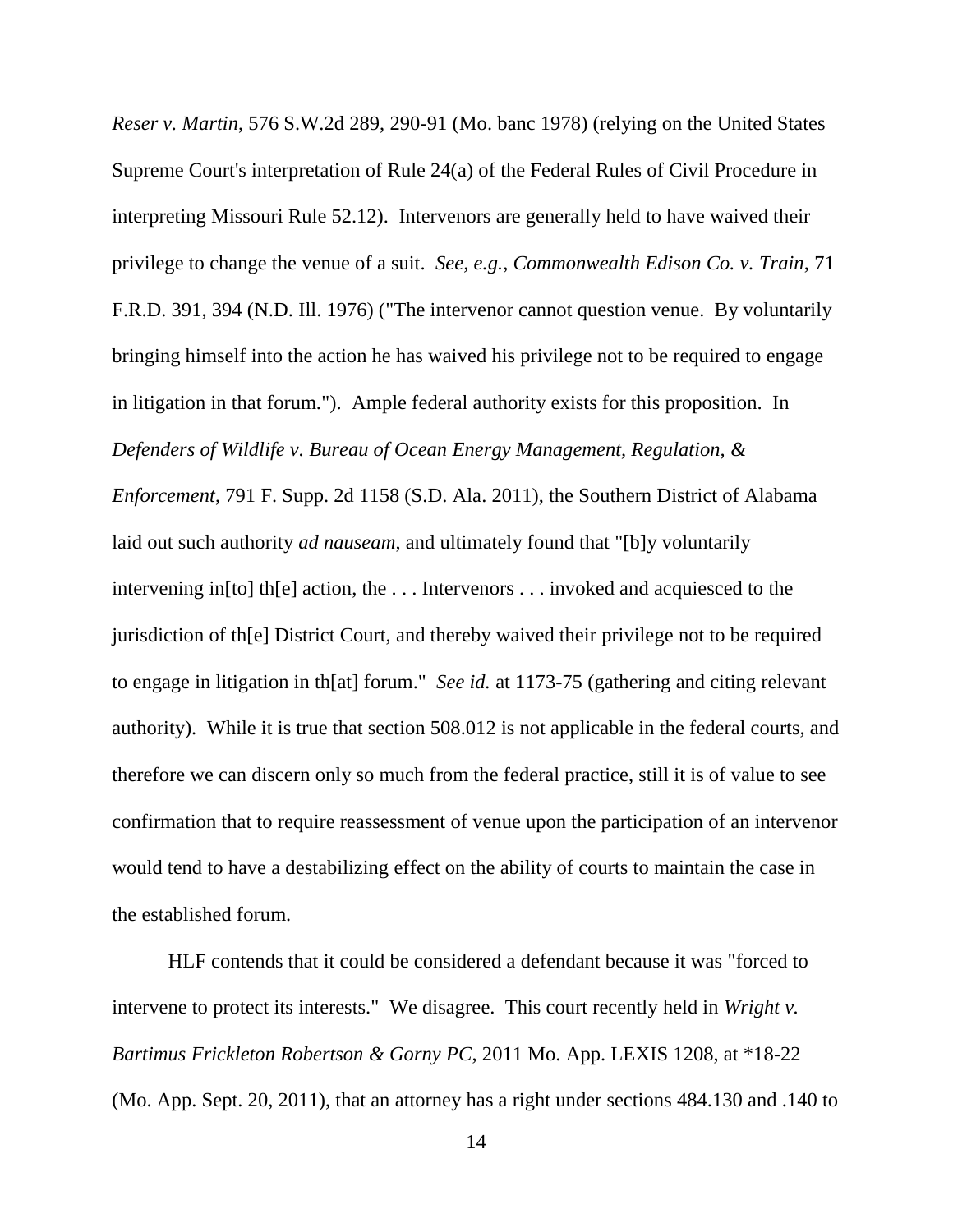bring a motion in the original case for attorneys' fees *or* to bring a separate cause of action for attorneys' fees after a verdict, decision, or judgment has been rendered in a client's favor. *See also Plaza Shoe Store, Inc. v. Hermel, Inc.*, 636 S.W.2d 53, 56-57 (Mo. banc 1982); *Satterfield v. Southern Ry. Co.*, 287 S.W.2d 395, 397-98 (Mo. App. 1956). No one doubts that HLF's attorneys' lien attached to the McCoys' cause of action in Jasper County. <sup>11</sup> The lien subsequently attached to the *res* of the proceeds of the settlement after it was approved by the trial court in Jackson County. HLF had the option of ignoring the Jackson County proceeding and filing its own separate cause of action.<sup>12</sup>

"[A]ttorney's liens are considered to be 'remedial in nature [and] will be liberally construed.'" *Reed v. Reed*, 10 S.W.3d 173, 178 (Mo. App. 1999) (quoting *Downs v. Hodge*, 413 S.W.2d 519, 523 (Mo. App. 1967)). Remedial statutes are construed in such a way as to effect their beneficial purpose, and cases arising thereunder should be heard and decided on their merits. *Abrams v. Ohio Pacific Express*, 819 S.W.2d 338, 341 (Mo. banc 1991). HLF had the option to intervene, and it did so, securing a full hearing on the merits of its lien claim. The decision to intervene precluded the pursuit of a separate suit in Jasper County.

<sup>&</sup>lt;sup>11</sup> While HLF claims to have an attorney's lien on the proceeds of the settlement under both section 484.130 and .140, section 484.140, which provides an additional means of asserting an attorney's lien in contingency fee matters, requires that notice be given to defendants before the lien attaches to a cause of action, which was satisfied with the June 2, 2008 filing. In contrast, under section 484.130, an attorney's lien automatically attaches "[f]rom the commencement of an action or the service of an answer containing a counterclaim." *Downs v. Hodge*, 413 S.W.2d 519, 523 (Mo. App. 1967).

 $12$  If a former attorney chooses not to intervene or to otherwise voluntarily submit itself to the authority of the court, no decision of the court can conclusively adjudicate anything that would bind the former attorney. *See Wright*, 2011 Mo. App. LEXIS 1208 at \*15-\*16. We do not purport to decide, and need not decide, the question of whether a party truly forced to intervene to protect its interests could be considered a "defendant" under the statute.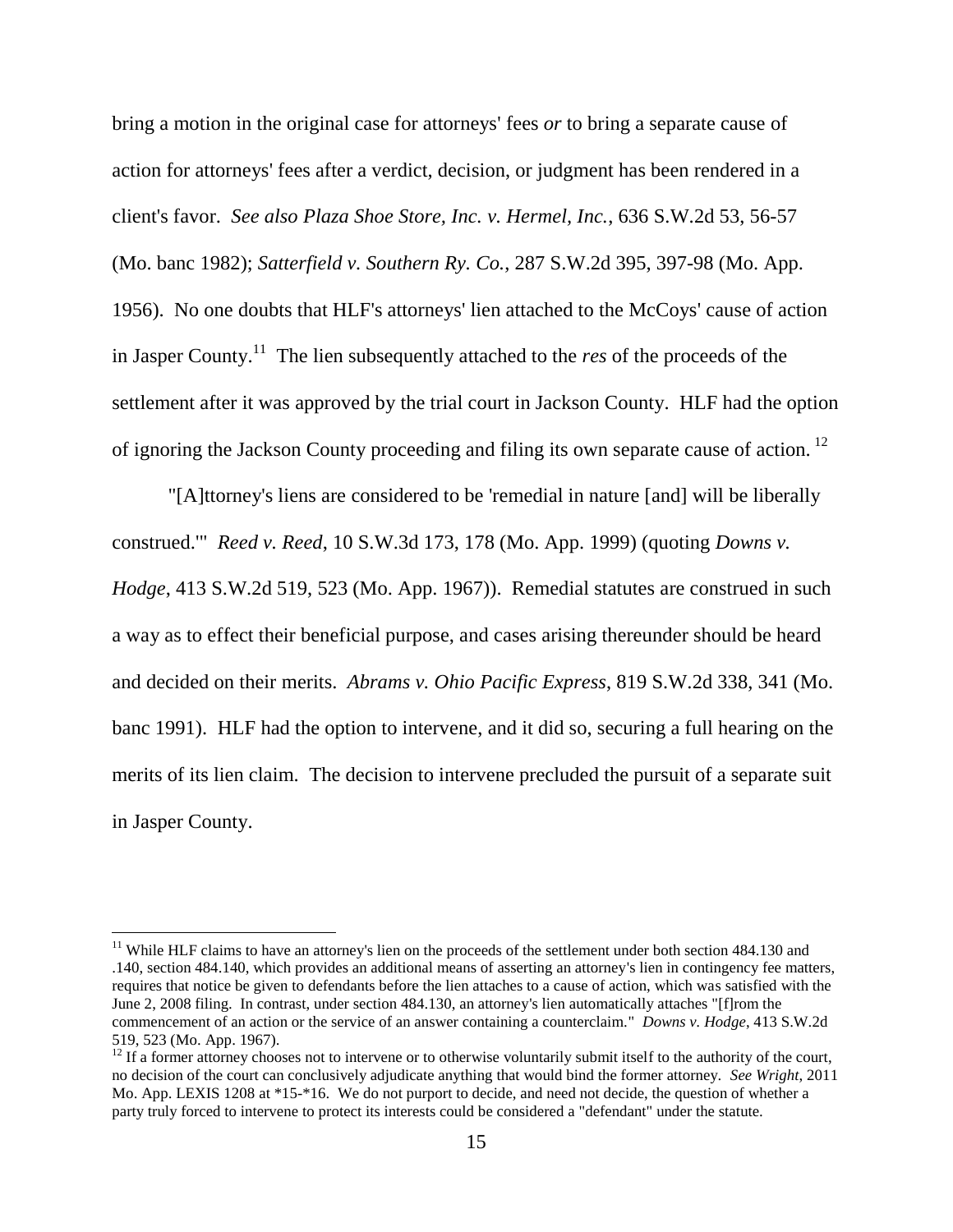The cause of action for an attorneys' fees lien cannot be considered a claim brought by a defendant. The trial court did not err in regarding HLF as an intervenor, not a defendant. HLF did in fact lack standing as an intervenor to challenge the venue of the proceeding in Jackson County. *See Jewish Hosp. of St. Louis v. Gaertner*, 655 S.W.2d 638, 640 (Mo. App. 1983).

Point denied.

## **II. Attorneys' Fee Award**

#### **Standard of Review**

The standard of review in the court-tried case on HLF's action in quantum meruit for recovery of attorneys' fees is governed by *Murphy v. Carron*, 536 S.W.2d 30, 32 (Mo. banc 1976). *See Plaza Shoe Store Inc.*, 636 S.W.2d at 60. This court will affirm the judgment of the trial court unless there is no substantial evidence to support it, unless it is against the weight of the evidence, or it erroneously declares or erroneously applies the law. *Murphy*, 536 S.W.2d at 32. This court views the evidence, and draws all reasonable inferences from it, in the light most favorable to the judgment, disregarding all evidence to the contrary. *Selby v. Selby*, 149 S.W.3d 472, 482 (Mo. App. 2004).

This is a quantum meruit case, and it is also a case in which the issue in the trial court was the reasonable value of attorneys' fees. "The trial court is considered an expert on the question of attorney fees." *Dominion Home Owners Ass'n, Inc. v. Martin*, 953 S.W.2d 178, 182 (Mo. App. 1997); *see also Goldstein & Price, L.C. v. Tonkin & Mondl, L.C.*, 974 S.W.2d 543, 549 (Mo. App. 1998). "[I]n the absence of contrary evidence, the trial court is presumed to know the character of the services rendered in duration, zeal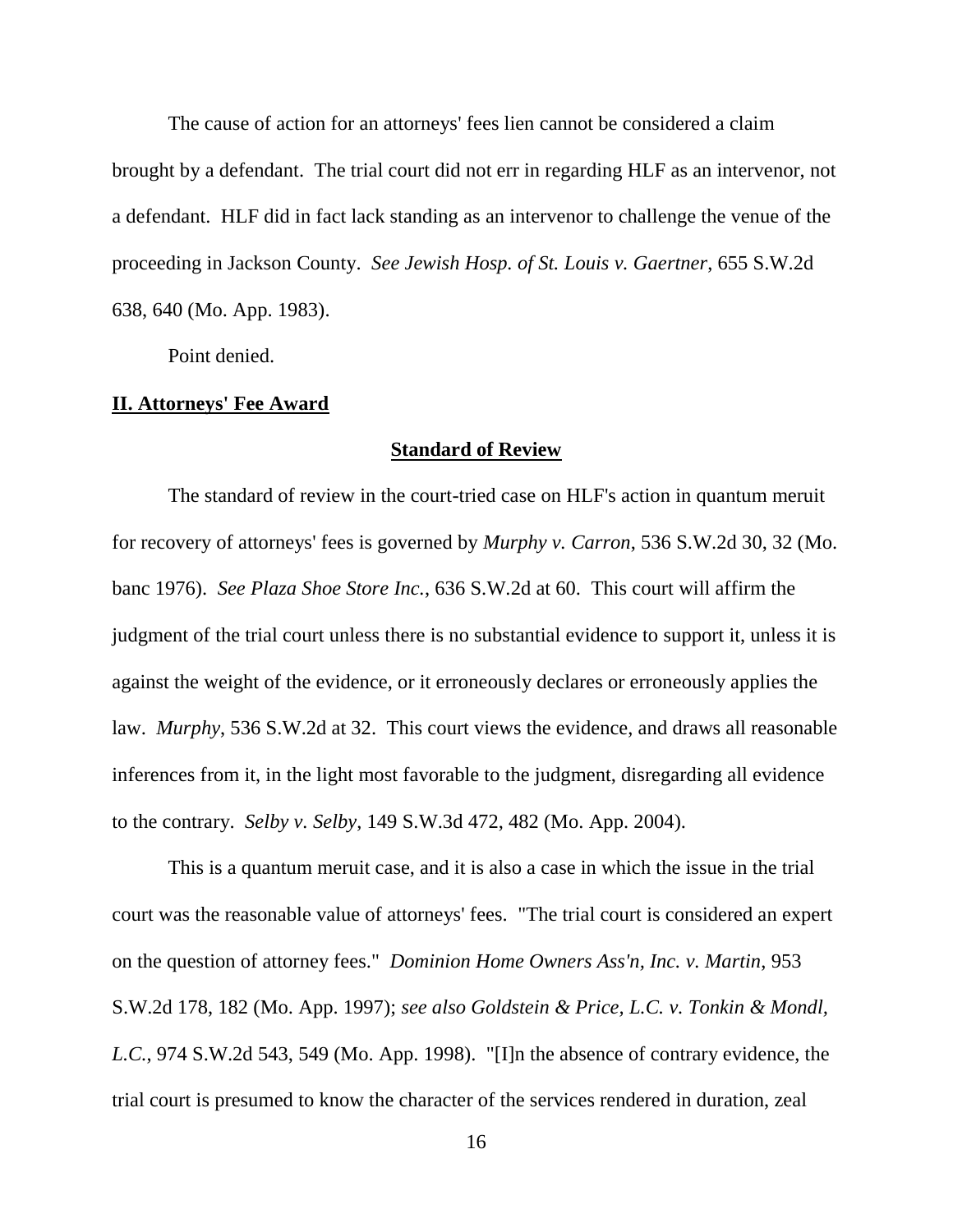and ability, and to know the value of them according to custom, place, and circumstance." *Dominion Home Owners Ass'n*, 953 S.W.2d at 182.

#### **Analysis**

HLF contends that the trial court erred in awarding HLF \$40,000 in fees in the McCoys' medical malpractice case. HLF argues the trial court's award is inadequate and should be reversed, because the judgment lacks substantial evidence and the trial court misapplied the law because it failed to analyze "the benefit to the McCoys . . . of HLF's experience, skill, and reputation in the undertaking, recognition and analysis of the necessarily difficult and complex medical and legal issues . . . in the McCoys' potential traumatic birth medical malpractice case, the identification and retention of experienced, qualified experts, and filing of the action against the medical defendants." After reviewing the evidence, we find no error on the part of the trial court in the \$40,000 award to HLF.

In *Plaza Shoe Store, Inc.*, the Missouri Supreme Court addressed the fee available to a lawyer hired on a contingent fee basis when the client has discharged the lawyer prior to the occurrence of the contingency. 636 S.W.2d at 60. Adopting what was termed the "modern rule," the Court limited recovery to "the reasonable value of services rendered, not to exceed the contracted fee, and payable only upon the occurrence of the contingency." *Id.* "[T]he lawyer['s] *only* recovery[,] [therefore,] could be in quantum meruit for the benefits conferred." *Risjord v. Lewis*, 987 S.W.2d 403, 405 (Mo. App. 1999) (emphasis added).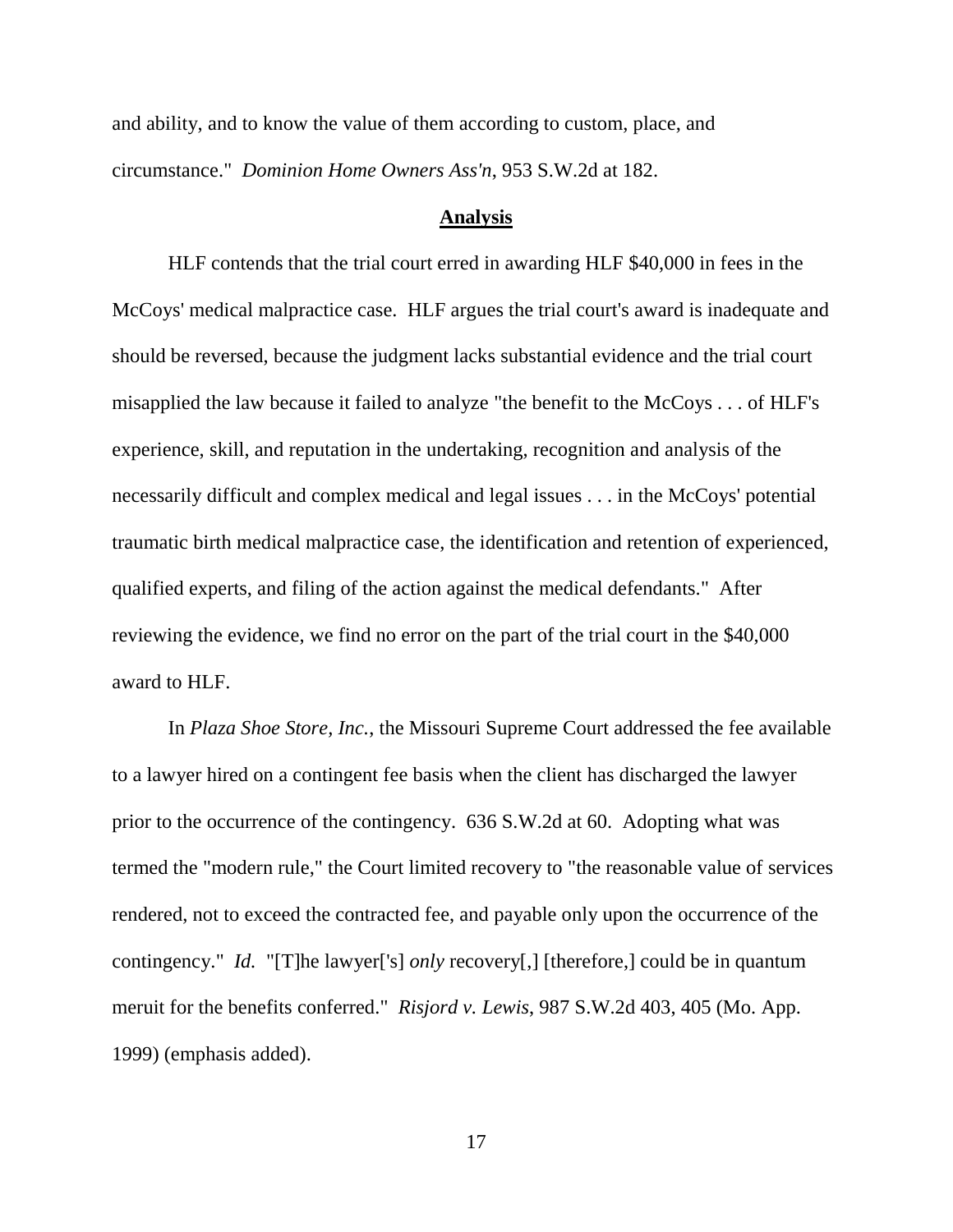"An action sounding in quantum meruit is based upon a person's implied promise of reasonable and just compensation in return for the performance of valuable services, performed at that person's behest or with his approval." *Turpin v. Anderson*, 957 S.W.2d 421, 427 (Mo. App. 1997). The party asserting the right to attorneys' fees in quantum meruit bears the burden of proving the reasonable value of services performed. *Id.* The failure to prove reasonable value is fatal to a quantum meruit claim. *Reid v. Reid*, 950 S.W.2d 289 (Mo. App. 1997) (vacating an award of \$65,000).

To determine what constitutes a reasonable attorneys' fee value in quantum meruit, consideration must be given to: "(1) the time, nature, character and amount of services rendered; (2) the nature and importance of the litigation; (3) the degree of responsibility imposed on or incurred by the attorney; (4) the amount of property or money involved; (5) the degree of professional ability, skill and experience that was called for and used; and (6) the result that was achieved." *Turpin*, 957 S.W.2d at 427; *see Plaza Shoe Store, Inc.*, 636 S.W.2d at 60 n.7; MO. SUP. CT. R. 4-1.5 (2011). In addition, consideration must be given to the fact that a client does not have to pay for duplicative service, and the services rendered must have enriched the client in the sense of benefits conferred. *Int'l Materials Corp. v. Sun Corp., Inc.*, 824 S.W.2d 890, 895 (Mo. banc 1992).

The application of these factors must necessarily vary on a case-by-case basis depending on the circumstances. *See* Rule 4-1.5, comment (1) ("The factors specified in rule 4-1.5(a)(1)-(8) are not exclusive. Nor will each factor be relevant in each instance."). While HLF points out that "[t]he time taken to perform services is only one element considered, and usually of minor importance[,]" HLF seems to ignore the fact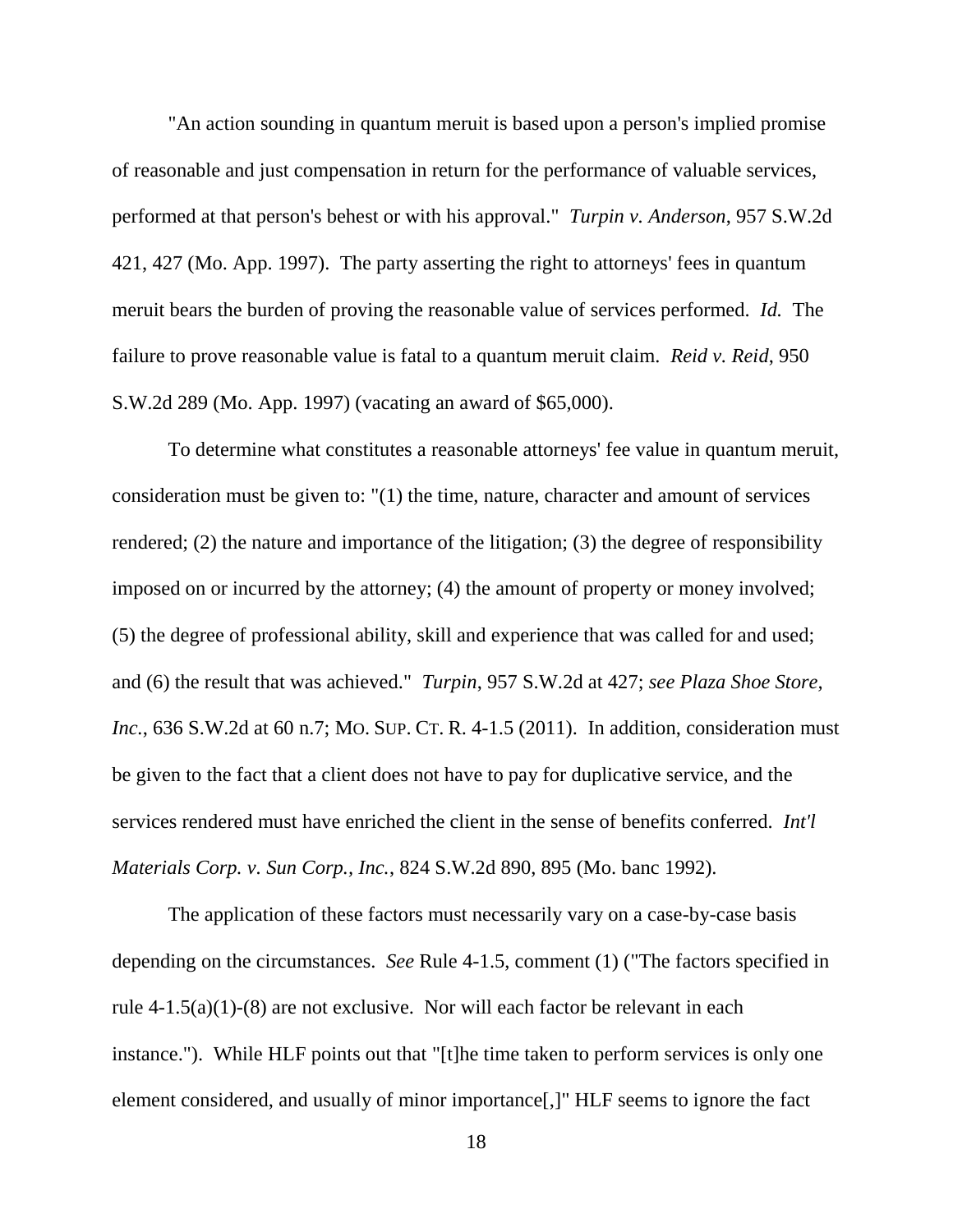that in some cases, such as where the discharged attorney's services were preliminary, not complex, and were not a substantial contributing factor to the end result, a focus on the time and amount of services may be more appropriate than focusing on other factors. *See Goldstein & Price, L.C.*, 974 S.W.2d at 549. The trial court is vested with the discretion to evaluate these factors according to the particular circumstances of each case. *See, e.g.*, *id*.; *Reid*, 950 S.W.2d at 291.

After hearing evidence on attorneys' fees in this case, and applying the foregoing factors to that evidence, the trial court entered the following pertinent findings of fact and conclusions of law in its Judgment and Order:

In the instant case, the Court was presented with "dueling experts" [retired] Judge J. Miles Sweeney and [retired] Judge John E. Parrish. Judge Sweeney made no estimate of the number of hours of work performed by HLF, but opined that HLF should receive 50% of the total fee, based on the "reasonable value" of the work performed by HLF. Judge Parrish testified he believe[d] the work performed by HLF could reasonably have been performed by attorneys and paralegal[s] in 12 hours, and based his proposed fee of \$4,800 on an hourly rate of \$300 per hour multiplied by 12 hours of work. While this Court does not ignore the testimony of either Judge Sweeney or Judge Parrish, the Court believes it has the unique responsibility of determining the value of the legal services provided by Hershewe.

In analyzing the information available, the Court independently considers, among other matters, the factors testified to by [former] Judges Parrish and Sweeney, and considers the following factors to be most significant in determining the reasonable value of the services performed by Hershewe.

First, where, as here, HLF is unwilling to estimate the number of hours of work performed on the McCoy case, it is reasonable to make such an estimate. The Court finds that HLF reasonably performed between 12 and 25 hours of work on this matter.

Second, much of the work performed by HLF was, or reasonably could have been, performed by clerical employees and paraprofessionals.

Third, Aaron Smith, the attorney who performed the bulk of the legal work on the McCoy claim, was considered by Mr. Hershewe to have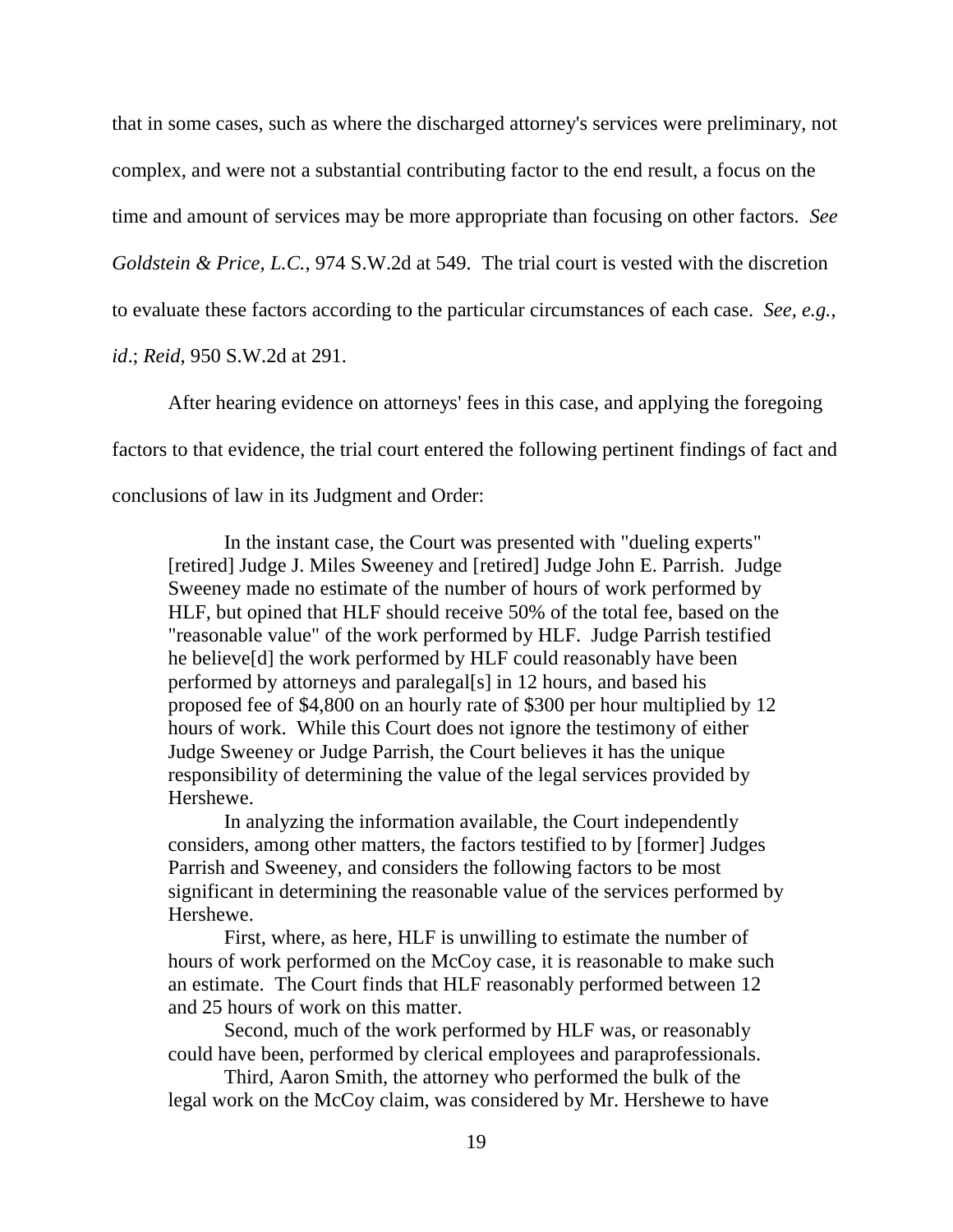no experience in medical malpractice litigation, and was identified by him as being incompetent and unable to successfully handle the litigation. Therefore, Mr. Hershewe's own testimony does influence the opinion of this Court as to the value of the services performed by Mr. Smith or supervised by Mr. Smith.

Fourth, Mr. Hershewe has received recognition as a very successful medical malpractice attorney with experience in neonatal injuries. He performed minimal, but important legal services in the instant litigation that, due to his knowledge and experience, provided value to Riley McCoy and his parents that cannot be calculated solely based on the number of hours he worked on this matter.

Fifth, the recoveries of any fee by HLF, and the return of expenses to HLF, were both contingent on the successful conclusion of the litigation.

Sixth, Mr. Frickleton has received recognition as a very successful medical malpractice attorney with experience in neonatal injuries. Mr. Smith, Mr. Frickleton, Mr. Robertson and other professionals and paraprofessionals in their firms performed hundreds of hours of work, and presented evidence that the work they performed and the expertise they utilized had a significant impact on the settlement that was achieved in this matter that far surpasses the value of work performed by HLF.

HLF first argues that the trial court erred in applying the factors to reach the

\$40,000 award, because the court did not consider the "actual value of the benefits conferred to the McCoys," and instead chose to focus on the time HLF invested into the case. HLF contends that the attorneys' fee awarded to HLF was "reduced to an unsupported guess at how many hours it . . . take[s] to complete an intake form, write for medical records and draft a petition." We think that assertion is an overly simplistic view of the trial court's decision. The trial court did consider the time and amount of work performed by HLF, including Ed Hershewe's individual work and Aaron Smith's individual work, as it was compelled to do by Rule 4-1.5; however, this was clearly not the only consideration in the trial court's judgment.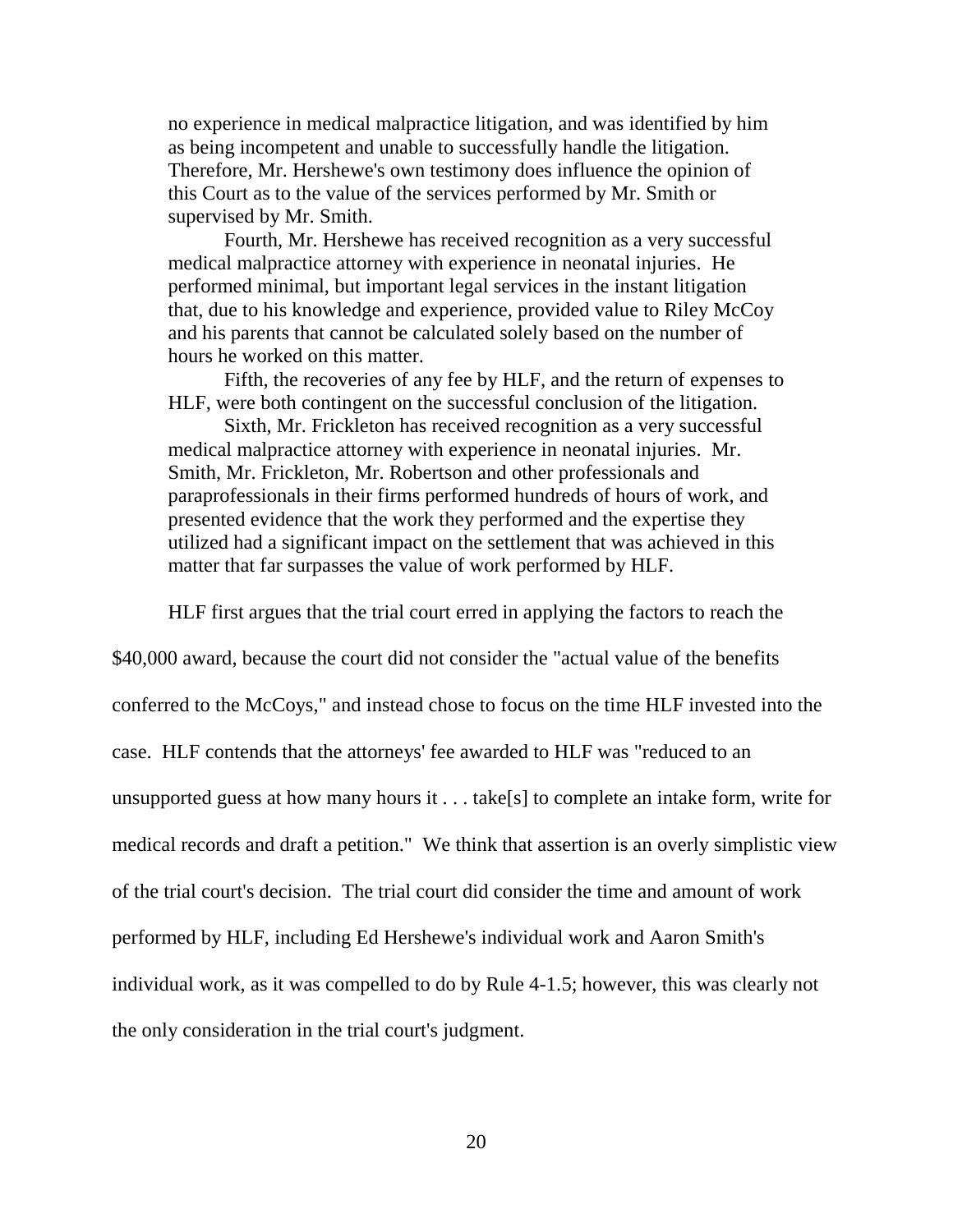The court heard evidence that the reasonable value of HLF's services could range anywhere from \$4,800 up to  $$950,000$ .<sup>13</sup> J. Miles Sweeney, HLF's expert, testified that the critical work HLF performed in the McCoys' case included: 1) the McCoys preparing a standard form medical malpractice questionnaire; 2) Stacey McCoy executing an authorization for medical records; 3) requesting medical records from the defendants' hospital; 4) the McCoys executing an employment contract with HLF; 5) notifying the hospital in writing to provide the medicals records for Riley McCoy; 6) filing another medical records request; 7) providing Dr. Joseph Bruner with medical records and a \$6,000 retainer; 8) filing an additional medical records request with the hospital; 9) filing a petition for damages and motion for appointment of next of friend; and 10) providing Dr. Scott Bailey with medical records and a \$3,000 retainer.

Miles Sweeney *did not* provide an estimate of how long any of this preparation took, or should have taken, HLF. Instead, Sweeney concluded the McCoys benefitted significantly from HLF's initial intake and assessment of the case and from HLF's retaining of experts, regardless of the amount of time actually expended by HLF, and therefore a 50-50 equitable apportionment of the attorneys' fees between HLF and the other attorneys in the case was proper.

John Parrish broke down each of the tasks Sweeney identified as important to the McCoys' case, and estimated the time HLF spent on each, concluding the total time expended on the case to be between twelve to twenty-five hours. This conclusion was

 $13$  In its February 3, 2010 Order and Judgment, the trial court also approved the reimbursement of reasonable litigation expenses advanced by HLF, Smith, and BFRG as follows: 1) HLF was awarded \$11,031.01; 2) Smith was awarded \$4,826.00; and 3) the BFRG was awarded \$26,069.05.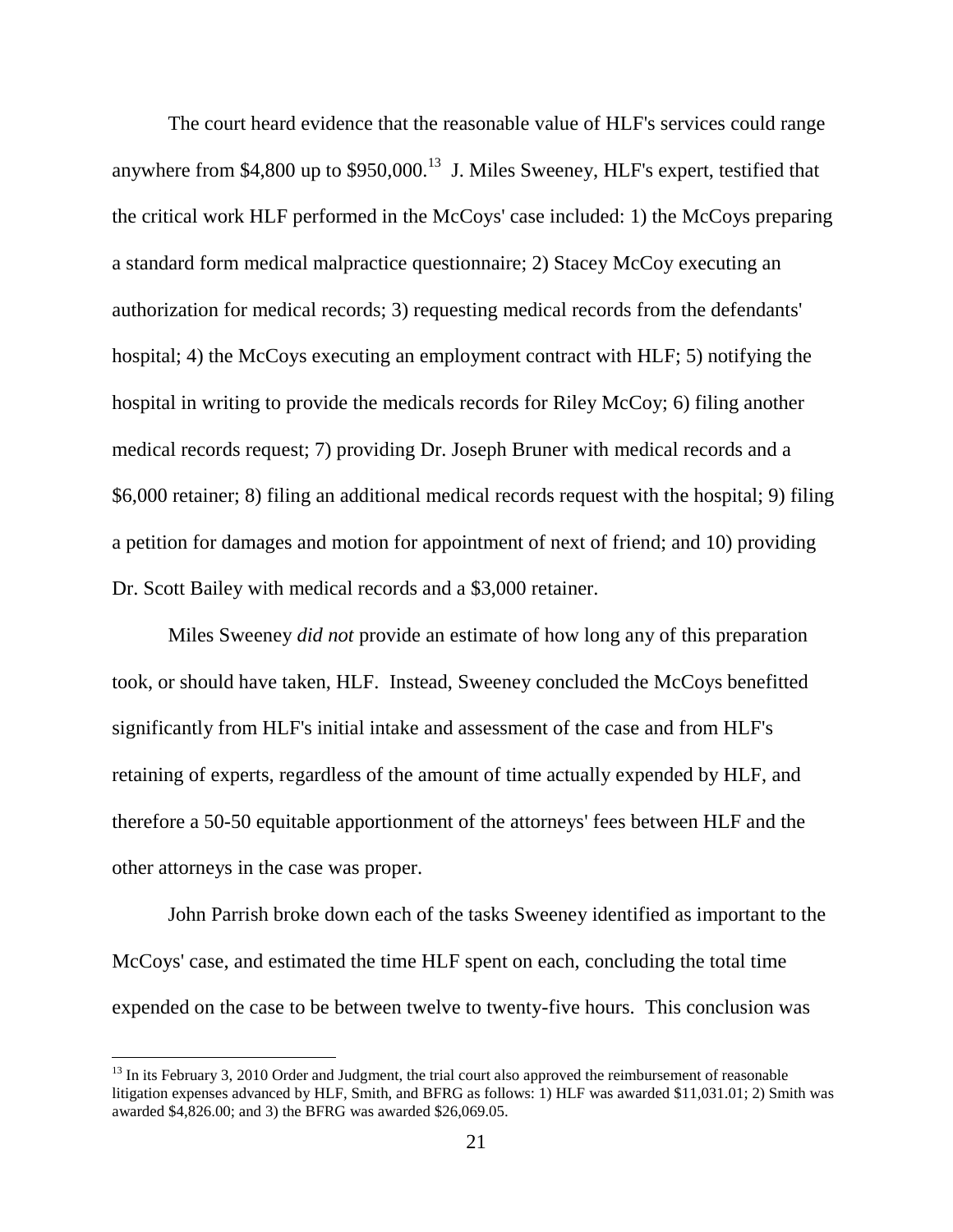also supported by Smith's testimony that while he was employed at HLF, and served as the main attorney on the McCoy case, he spent less than ten hours working on the case. Parrish also described HLF's work as "quite preliminary" and concluded that most of the work was, or could have been, completed by paraprofessionals.

Viewing the evidence in the light most favorable to the judgment, the trial court reasonably assumed that HLF spent between twelve and twenty-five hours preparing "critical" components of the McCoys' case. Therefore, if the trial court had reduced the award to a mere estimation of the hours spent working on the case (twelve to twentyfive), as HLF contends, the total attorneys' fee award would have been somewhere between \$3,600 and \$7,500, based on the estimate of \$300 per hour for the work. Because HLF was awarded \$40,000 in attorneys' fees, we cannot agree that the trial court reduced the worth of the benefit of HLF's contribution to the case to "[twelve to twentyfive] hours that were or reasonably could have been performed by clerical employees and paraprofessionals." The trial court obviously took into account the "amount involved" and the "result obtained" in accordance with Supreme Court Rule 4-1.5; *see also Plaza Shoe Store,* 636 S.W.2d at 60. The "amount involved" was very substantial due to the nature of the injury. It was important that no inadvertence or recklessness cause damage or prejudice to the continued viability of the claim. The "result obtained" by HLF's efforts was that the McCoys had a petition on file meeting the pleading requirements of a medical malpractice claim, and two experts had been preliminarily engaged to assist with the case. There, of course, is value in having the claim properly on file and preliminary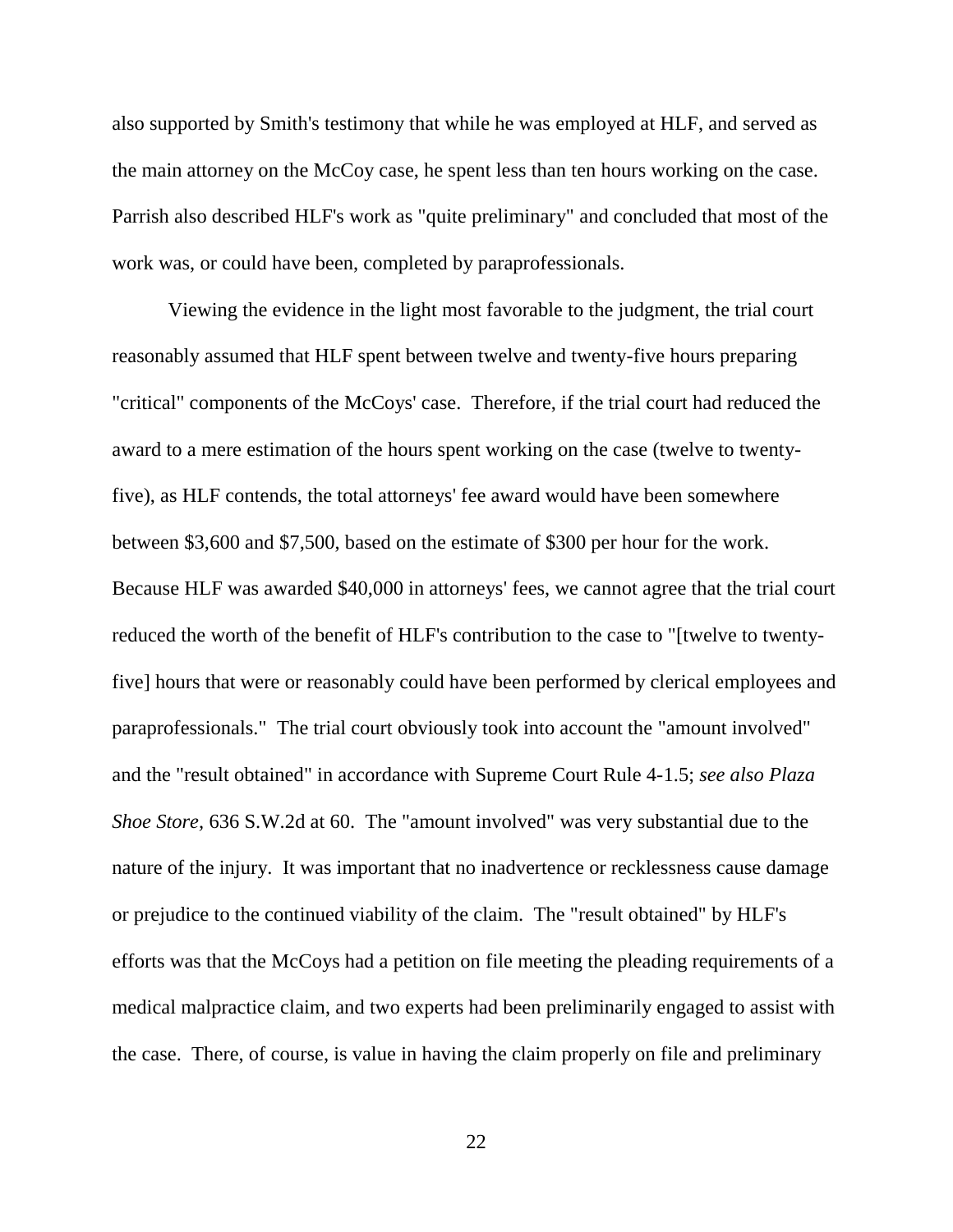experts engaged, notwithstanding that BFRG later retained and employed other experts in the pursuit of the claim. $^{14}$ 

HLF suggests that the decision here is akin to that in *International Materials Corp.* and argues that the ruling in that case requires reversal here. In *International Materials Corp.*, the trial court awarded attorneys' fees to two previous attorneys who worked on the case based solely on estimating the total number of hours each attorney worked and then valuing each hour with a dollar amount to reach the total owed to each. 824 S.W.2d at 893. The *International Materials Corp.* Court reversed the case and remanded it to the trial court, noting that no consideration was given to the "benefits conferred upon the client based upon actual value to the client," as the trial court simply found the two previous attorneys' "efforts contributed to 'the final victory.'" *Id.* at 896. The trial court was directed to identify and value services that allowed the subsequent counsel to more efficiently handle the lawsuit by providing some bases for the work of the subsequent lawyers. *Id*.

That case would be highly relevant authority here if the trial court had awarded HLF \$5,000. Here, however, unlike in *International Materials Corp.*, the trial court did not value HLF's fees based solely upon the number of hours worked on the case. Instead, the trial court recognized that HLF, and, in particular, Ed Hershewe, did more than merely contribute time to basic tasks of the case. The trial court found that Hershewe performed "minimal, but important legal services" in the litigation that, "due to

l

<sup>&</sup>lt;sup>14</sup> There would have been no way for the trial court here to determine whether HLF's experts (who were only preliminarily involved) were necessarily less adequate or less capable than the experts BFRG deemed it expedient to engage. Only one set of experts—BFRG's set of retained experts—was actually asked to prepare for depositions, mediation and settlement discussion, and, if necessary, trial.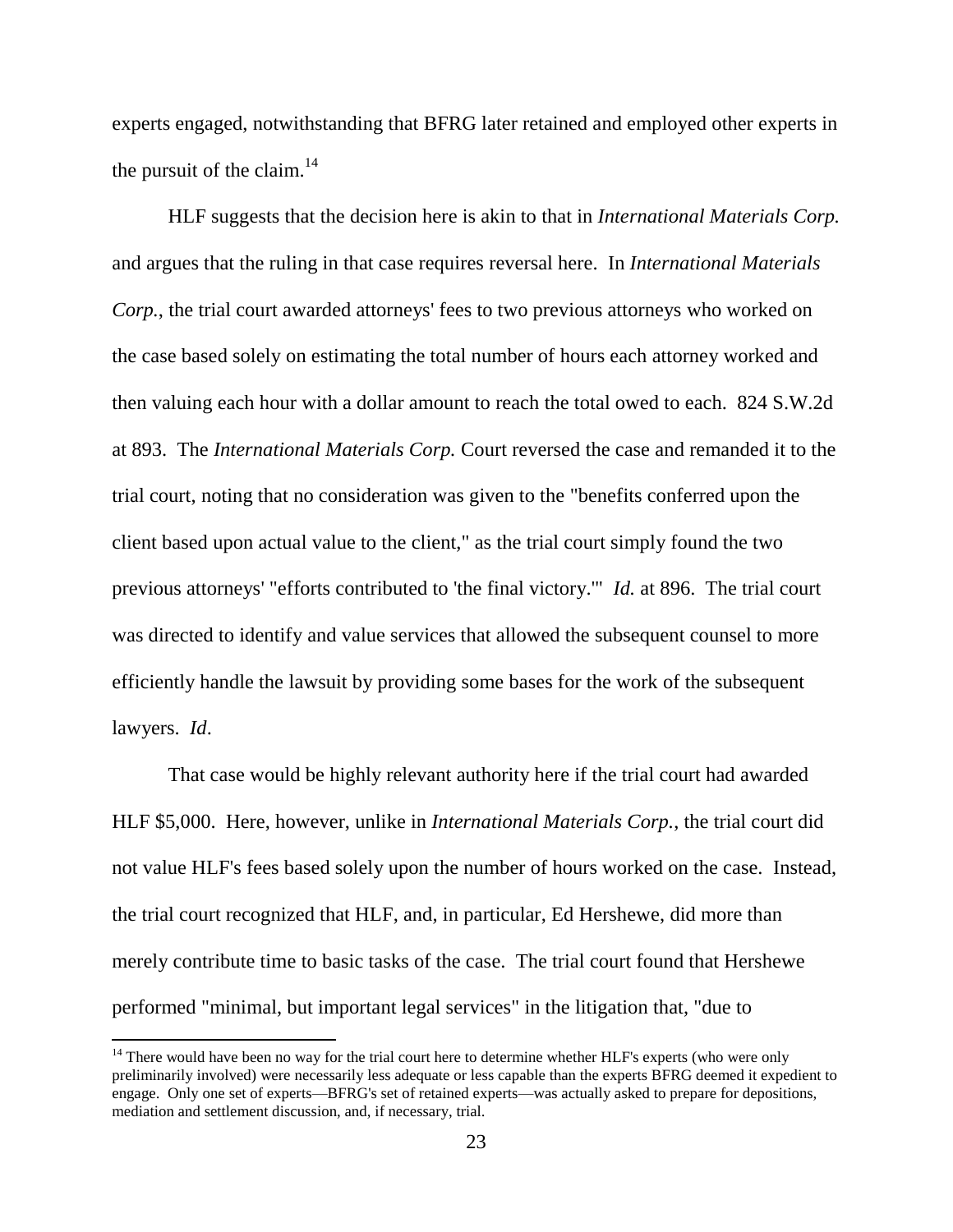[Hershewe's] knowledge and experience," provided value to Riley McCoy and his parents "*that cannot be calculated solely based on the number of hours he worked on this matter*." (Emphasis added.)

It seems reasonably apparent from the evidence that it was discernible from "day one" that this was a strong case for both liability and damages. The case involved a surviving child who suffered serious permanent brain damage. Ed Hershewe testified that he formed the impression early that it was a substantial case (with a value of more than \$5 million) from his review of the medical records. HLF's efforts clearly did add value to the unfiled, dormant cause of action. But there was no evidence that HLF's efforts salvaged the case from the metaphorical "trash heap" and breathed life into it.

The trial court regarded the act of properly pleading the case and getting it on file as "important," but the trial court could reasonably have believed that the effort of doing so could be valued at \$40,000 or less. There was much work remaining to be done at the time the case left HLF, including the retention of additional expert witnesses, the conduct of discovery, and the development of a trial strategy that would tend to lead to productive settlement negotiations within a relatively short period of time.

HLF wishes to analyze the issue as the division of a "pie" of an overall attorneys' fee award among all the attorneys who participated. Smith and BFRG did have a "pie" of fees to divide according to their contractual relationship. But HLF had no contractual or other relationship to Smith and BFRG after the case left HLF. Once the case left HLF and followed Smith, it was no longer HLF's case. HLF does not ride on "the coattails" of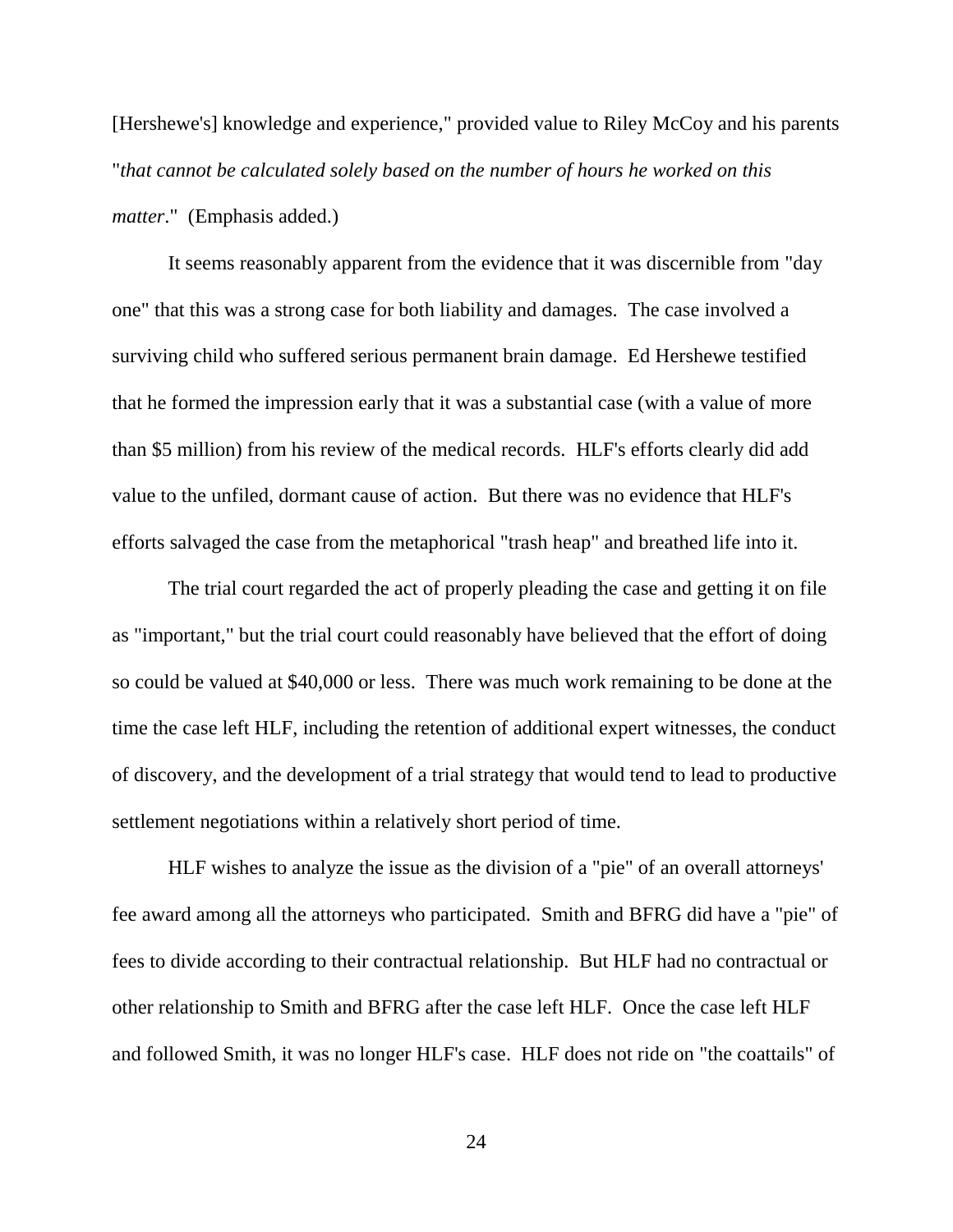Smith and BFRG's contract with the McCoys.<sup>15</sup> If Smith and BFRG had handled the case for no fee, HLF would still, notwithstanding the generosity of the other attorneys, be entitled to the reasonable value of the services provided to the clients, independent of the generosity of the other attorneys.

It is not as though HLF voluntarily turned the case over to Smith and BFRG subject to an agreement between all the lawyers for the division of fees. If there had been such an agreement, that agreement would control, and there would be one "pie" to be divided. Here, though, the court properly determined that it was not dividing a "pie" of a lucrative fee award as much as it was simply determining the *reasonable value* of the services provided by HLF according to the market for such services in light of the applicable factors; and the value determined might not necessarily be pegged to the final settlement amount or the approved or contractual attorneys' fee recovery.<sup>16</sup>

Of course, the court could decide that where the client has received a very substantial settlement, the quantum meruit claim of a discharged attorney could be enhanced somewhat to reflect the relative importance of the services provided.<sup>17</sup> The judgment indicates that such an enhancement is exactly what the trial court here sought to provide to HLF. The court purported to consider the reasonable value of the services and

<sup>&</sup>lt;sup>15</sup> Judge Sweeney's analysis arguably was something of a "coattail rider's right to divide a pie" analysis that did not discuss many of the pertinent factors in a quantum meruit award. The trial court was not required to adopt such an analysis.

<sup>&</sup>lt;sup>16</sup> We do not mean, of course, that the court has to be blind to the size of the settlement. Presumably the size of the settlement can be considered, but the trial court seemed to recognize that it would cause a distortion of the concept of "reasonable value" of the services to try to tie the quantum meruit award directly to the *attorneys' fee* awarded Smith and BFRG pursuant to *their* contractual agreement with the McCoys.

 $17$  In this case, by agreements between the McCoys and Smith and BFRG, the attorneys, it was understood that any quantum meruit award to HLF would be paid from the attorneys' fee awarded to BFRG and Smith. Such might not always be the case, because absent such an agreement the holders of the settlement proceeds*,* including the client, will pay the award.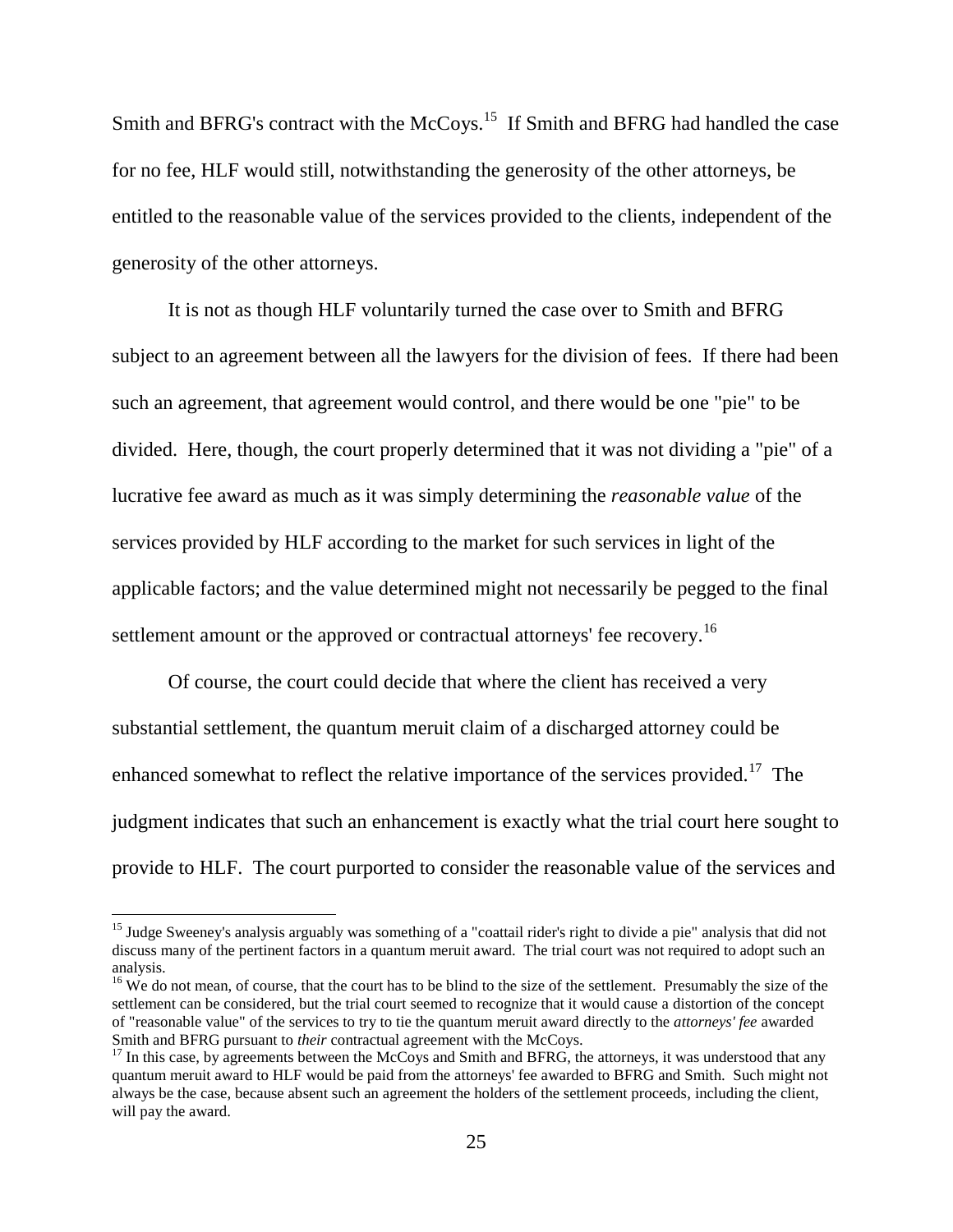to take into account the skill and expertise of HLF, and the benefit provided to the client, and the fact that recovery of any fee was "contingent on the successful conclusion of the litigation."

While judges could easily differ on the determination of the reasonable value of the services provided by HLF, we know of no authority that would justify an attempt by this court, as a reviewing court, to substitute our judgment for that of the trial court. The trial judge who heard the evidence first-hand is the judge best equipped to exercise the judgment and discretion called for by *Plaza Shoe Store*. The trial court *did* consider the success of the litigation amid all the other relevant factors discussed in the evidence.

HLF offered the trial court no cogent alternative theory of measurement beyond a weighted "coattail" notion that HLF should receive \$950,000 in quantum meruit, a valuation the trial court was entitled to reject because it was based strictly on a theory of equally dividing a "pie" as though there were some kind of contract between these attorneys rather than on an ordinary analysis of what a skilled attorney would be entitled to be paid in these circumstances for the services involved in drafting the petition, retaining experts preliminarily and advancing some fees, and getting the action on file.

"[T]he trial court sits as an expert in consideration of attorney fees due after consideration of all relevant factors." *Goldstein & Price, L.C.*, 974 S.W.2d at 549. We have no basis for upsetting the trial court's determination here. We will not reverse an award "unless the award is so arbitrary or unreasonable that it indicates indifference and lack of proper judicial consideration." *Id.*; *Cf. Reid v. Reid*, 950 S.W.2d 289 (Mo. App.